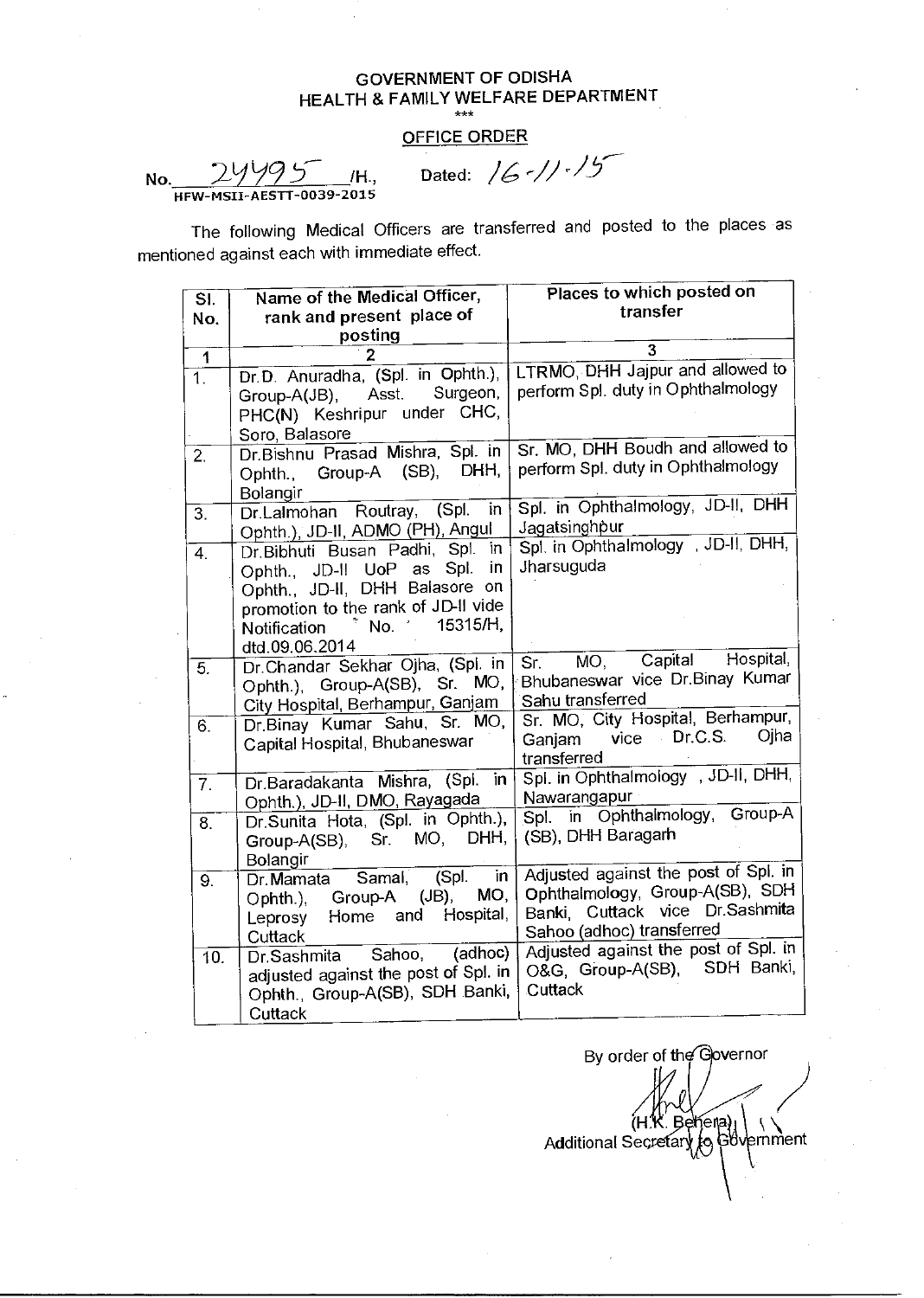Memo No. 24496 H., Dated:  $/6$  and  $/1.6$ 

Copy forwarded to the

- 1. Principal AG(A&E), Odisha, Bhubaneswar
- 2. GA (SE), Department / GA (Rent) Department
- 3. All Directors of Health & FW Department, Odisha / Joint Director, SHRMU 0/o DHS, Odisha
- 4. All CDMOs
- 5. Person concerned.
- 6. P.S to Chief Minister, Odisha/ P.S to Minister, H&FW, Odisha / P.S to Chief Secretary, Odisha / P.S to Principal Secretary to Government, H&FW **Department**
- 7. IT Cell, Health & FW Department with a request to take steps to upload this office order in the websitehttp://www.orissa.gov.in/healthportal/ index.html
- 8. Head of Portal Group, IT Centre, Secretariat with a request to upload this office order in the website http://www.orissa.gov.in/health\_portal/index.html

Additional S o Gov<br>II || \ vernment It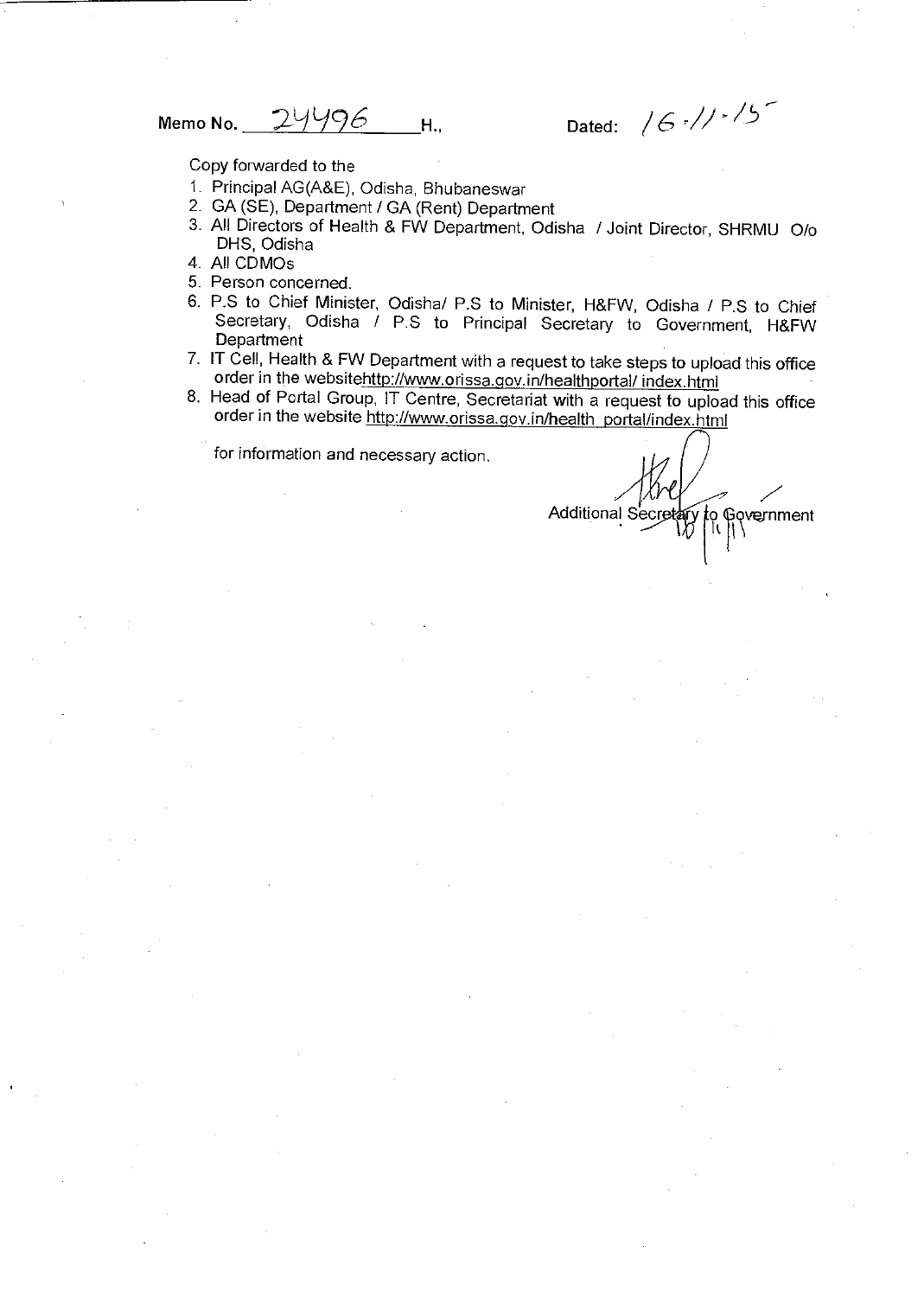#### OFFICE ORDER

X\*\*<br><u>OFFICE C</u><br>HFW-MSII-AESTT-0039-2015<br>HFW-MSII-AESTT-0039-2015

The order of transfer of Dr.Sasmita Agasthi, LTRMO, DHH Bolangir to SDH Patnagarh made vide Health & FW Department Order No.28250/H, dtd. 10.11.2014 is hereby cancelled and she is allowed to continue as LTRMO, DHH Bolangir.

By order pf the Governor (H. K. Additional Secretary/to/Government

Memo No.  $2\frac{1}{98}$ -H., Dated:  $16\frac{1}{5}\frac{1}{5}$ 

Copy forwarded to the

- 1. Principal AG(A&E), Odisha, Bhubaneswar
- .2. GA (SE), Department / GA (Rent) Department
- 3. DHS, Odisha, Bhubaneswar / Joint Director, SHRMU 0/o DHS, Odisha
- 4. CDMO, Bolangir.
- 5. Person concerned.
- 6. P.S to Chief Minister, Odisha/ P.S to Minister, H&FW, Odisha / P.S to Chief Secretary, Odisha / P.S to Principal Secretary to Government, H&FW Department.
- 7. IT Cell, Health & FW Department with a request to take steps to upload this office order in the websitehttp://www.orissa.gov.in/healthportal/ index.html
- 8. Head of Portal Group, IT Centre, Secretariat with a request to upload this office order in the website http://www.orissa.gov.in/health\_portal/index.html

Additional Secretary to Government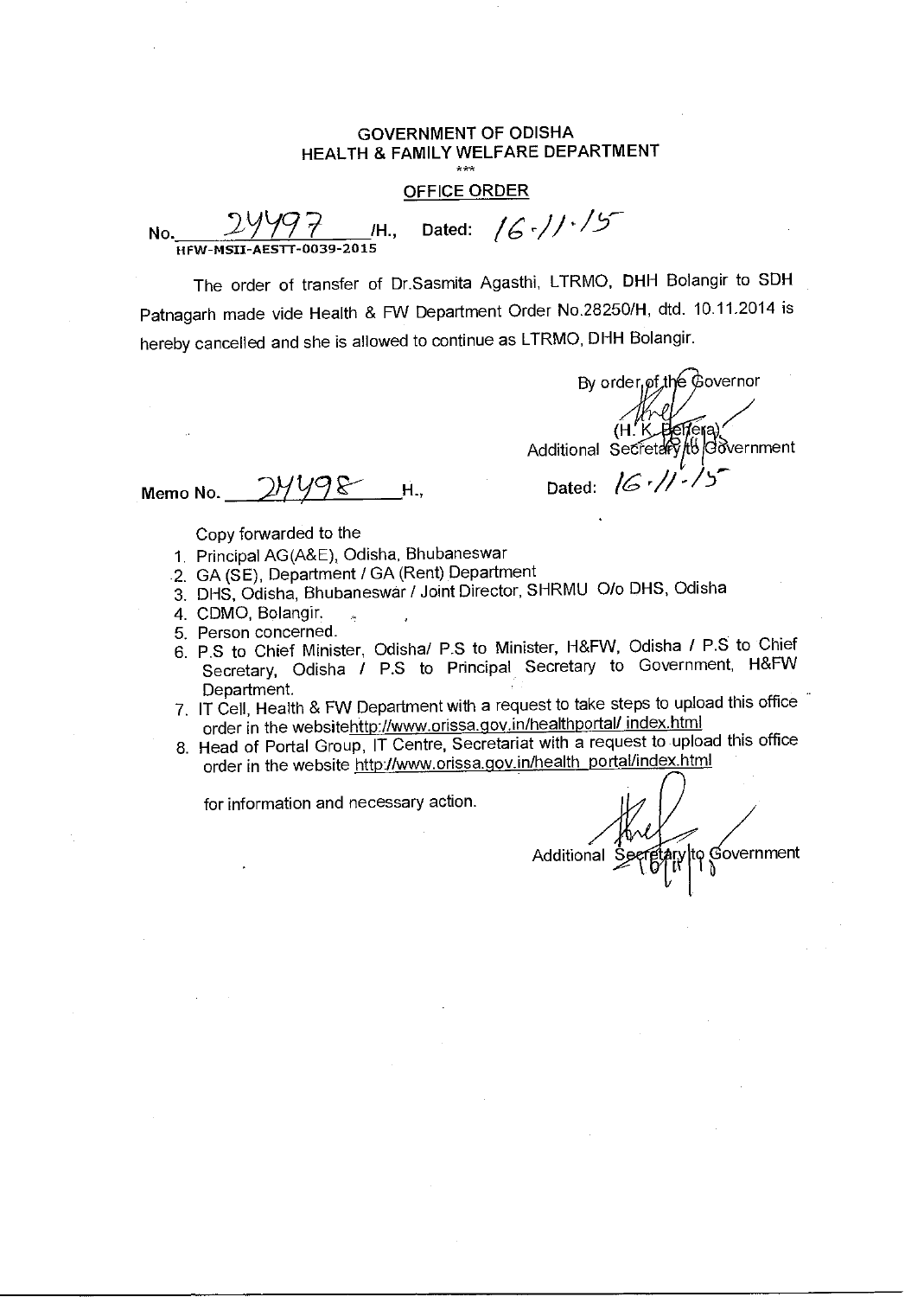## OFFICE ORDER

**No.** 2999 P

 $M_H$ , Dated:  $/G$   $\frac{1}{2}$  /1  $\frac{1}{2}$ 

| SI.                     | Name of the Medical Officer,                                                                                                                                                           | Places to which posted on                                                                                                                 |  |  |
|-------------------------|----------------------------------------------------------------------------------------------------------------------------------------------------------------------------------------|-------------------------------------------------------------------------------------------------------------------------------------------|--|--|
| No.                     | rank and present place of                                                                                                                                                              | transfer                                                                                                                                  |  |  |
|                         | posting                                                                                                                                                                                |                                                                                                                                           |  |  |
| $\overline{\mathbf{1}}$ | 2                                                                                                                                                                                      | 3                                                                                                                                         |  |  |
| $\overline{1}$          | Dr.Deepak Sahu, Spl. in Patho.,<br>adjusted against the post of<br>Lecturer in Patho., Group-A(SB)<br>ACHMC&H, Bhubaneswar                                                             | LTRMO,<br>DHH, Khurdha<br>and<br>allowed to perform SPI. duty in<br>Pathology                                                             |  |  |
| $\overline{2}$ .        | Dr. Subhakanta Das,<br>Spl. in Pathology, Health Officer,<br>Berhampur                                                                                                                 | LTRMO, DHH, Kandhamal                                                                                                                     |  |  |
| 3.                      | Dr. Basanta Kumar Upadhaya,<br>Spl. in Patho., Group-A(SB), SDH<br>Nilagiri, Balasore                                                                                                  | Sr.<br>MO, DHH, Balasore<br>vice<br>Dr Trinath<br>Paul transferred<br>and<br>allowed to perform Spl. duty in<br>Pathology                 |  |  |
| 4.                      | Dr. Nirupama Sarangi,<br>MD<br>Pathology,<br>Group-A(JB),<br>adjusted against the post of Spl. in<br>Patho.<br>Group-A(SB),<br><b>SDH</b><br>Titilagarh, Bolangir                      | DHH Kalahandi<br>LTRMO,<br>and<br>allowed to perform Spl. duty in<br>Pathology                                                            |  |  |
| 5.                      | Dr.Sunita Senapati, MD Pathology,<br>Surgeon, PHC(N)<br>Asst. The<br>Mundamari under CHC Dharakote,<br>Ganjam                                                                          | LTRMO, City Hospital, Berhampur<br>and allowed to perform Spl. duty in<br>Pathology                                                       |  |  |
| 6.                      | Dr. Pandit Sahoo, Spl. in Patho.,<br>Group-A(SB),<br><b>SDH</b><br>Bonai,<br>Sundargarh                                                                                                | Adjusted against the post of Spl. in<br>Patho., JD-II and allowed to perform<br>Spl. duty in Pathology.                                   |  |  |
| $\overline{7}$ .        | Dr. Smruti Rekha Behera, MD<br>Patho., Asst. Surgeon, PHC(N)<br>Guamal<br>under CHC,<br>Tihidi.<br><b>Bhadrak</b>                                                                      | LTRMO, DHH Kendrapara<br>and<br>allowed to perform Spl. duty in<br>Pathology                                                              |  |  |
| 8.                      | Dr.Ashima Patra, PPC, SCB MC &<br>H, Cuttack UoP as Sr. MO, City<br>Hospital, Cuttack on promotion to<br>the rank of Group-A(SB), vide<br>Notification<br>No.6871/H,<br>dtd.02.04.2015 | Adjusted against the<br>post<br>of<br>Pathology,<br>Lecturer in<br>Group-A<br>(SB), ACH MC&H, Bhubaneswar<br>vice Dr.D. Sahu transferred. |  |  |

By order of the Governor еђега) Additional Secretary to Government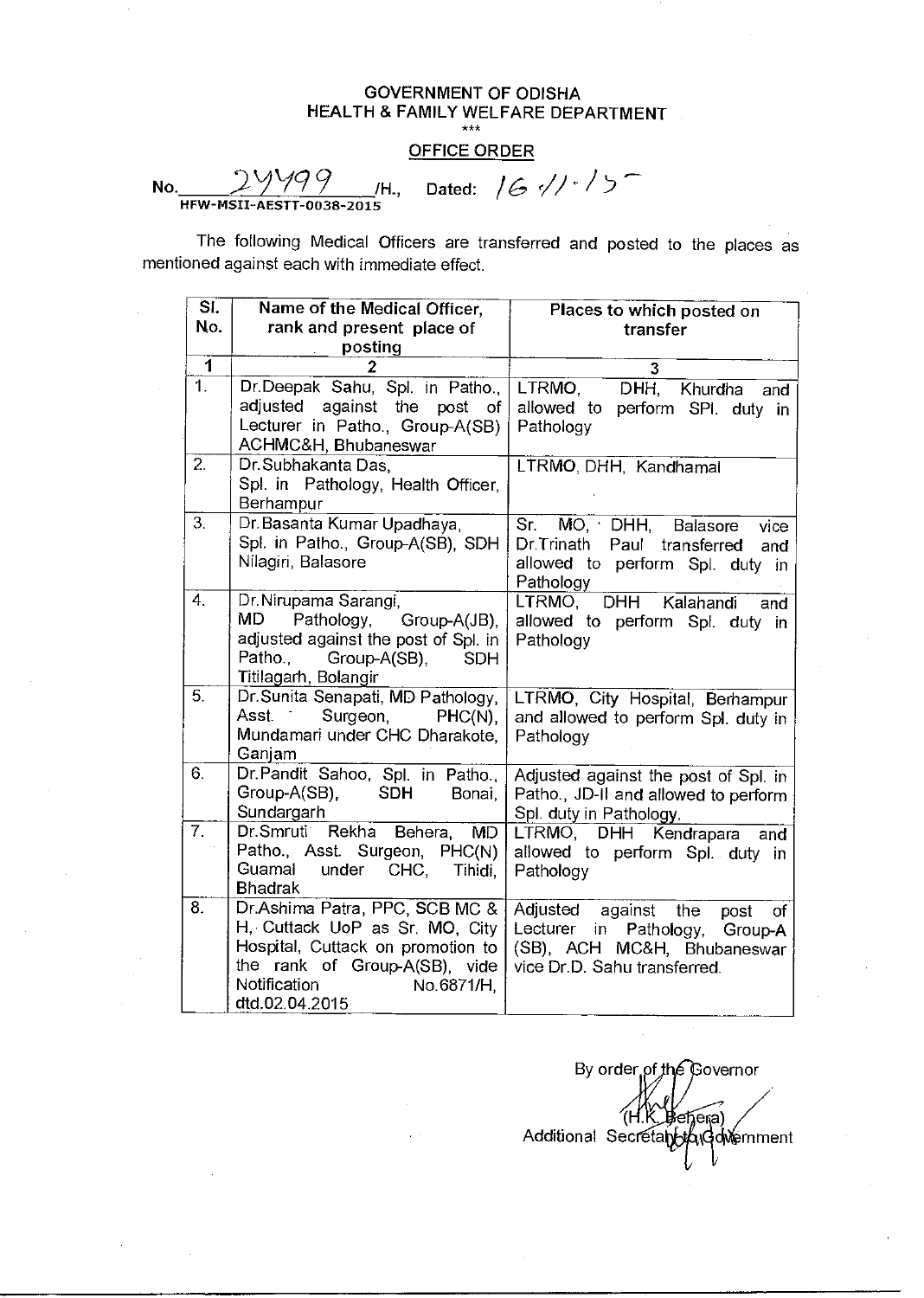Memo No.  $\frac{24500}{\text{H}}$ H., Dated:  $/6$   $/$ 

Copy forwarded to the

- 1. Principal AG(A&E), Odisha, Bhubaneswar
- 2. GA (SE), Department / GA (Rent) Department
- 3. All Directors of Health & FW Department / Joint Director, SHRMU O/o DHS,
- 4. AN CDMOs / Principal, ACHMC&H, Bhubaneswar.
- 5. Superintendent, SCB MC &H, Cuttack
- 6. Persons concerned.
- 7. P.S to Chief Minister, Odisha/ P.S to Minister, H&FW, Odisha / P.S to Chief Secretary, Odisha  $/$  P.S to Principal Secretary to Government, H&FW
- 8.  $\frac{1}{2}$  Cell, Health & FW Department with a request to take steps to upload this office. order in the websitehttp://www.orissa.gov.in/healthportal/ index.html
- 9. Head of Portal Group IT Centre Secrets in the unportal index.html Head of Portal Group, IT Centre, Secretariat with a request to upload this office. order in the website http://www.orissa.gov.in/health portal/index.html

Additional Secret ary to Government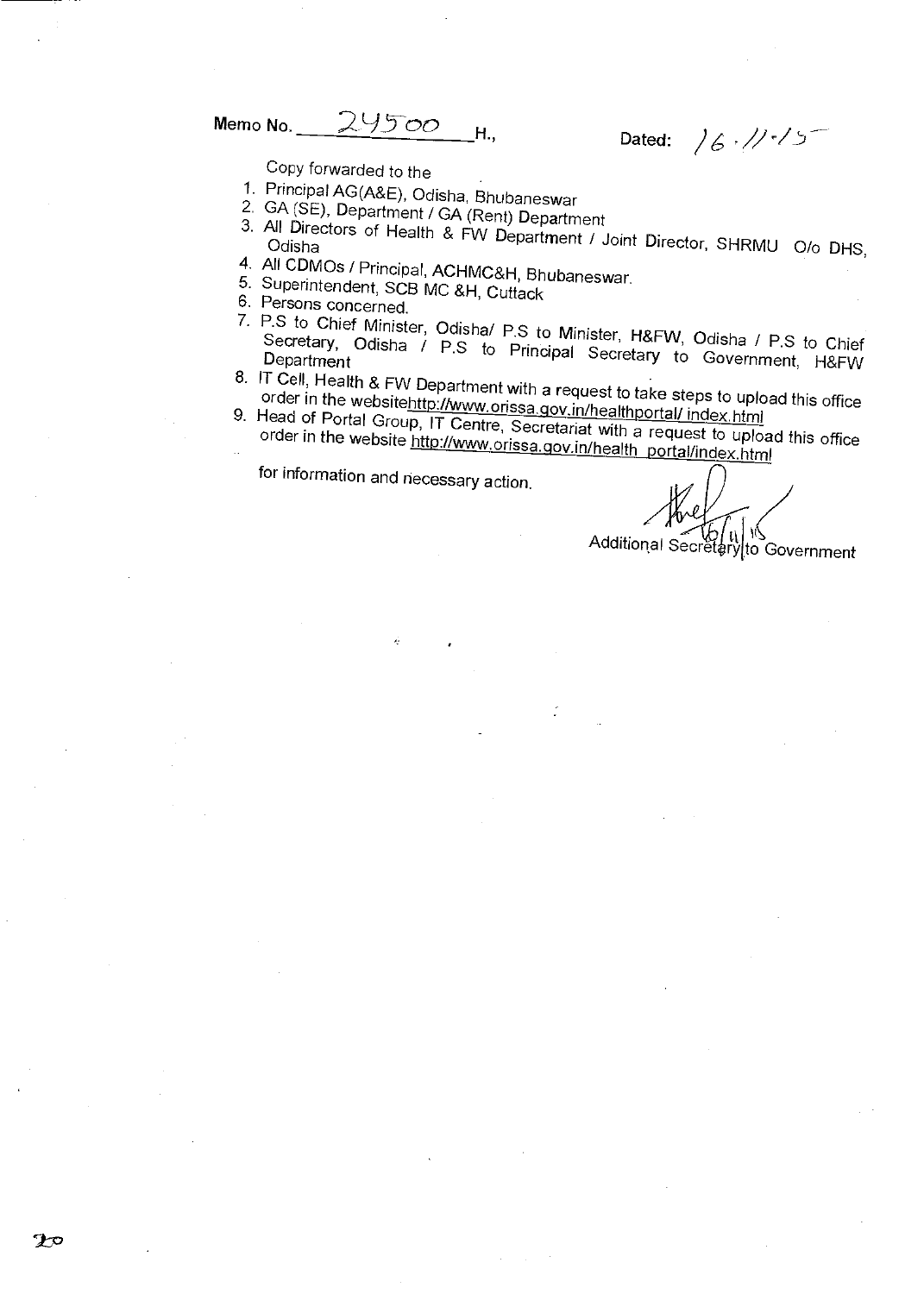# GOVERNMENT OF ODISHA HEALTH & FAMILY WELFARE DEPARTMENT \*\*\* No. /H., Dated: / 6 r/i/ i

## OFFICE ORDER

HFW-MSII-AESTT-0051-2015

| SI.                | Name of the Medical Officer,                                                                                                                                                                                                    | Places to which posted on                                                                                                                                                                       |
|--------------------|---------------------------------------------------------------------------------------------------------------------------------------------------------------------------------------------------------------------------------|-------------------------------------------------------------------------------------------------------------------------------------------------------------------------------------------------|
| No.                | rank and present place of                                                                                                                                                                                                       | transfer                                                                                                                                                                                        |
|                    | posting                                                                                                                                                                                                                         |                                                                                                                                                                                                 |
| 1                  | 2                                                                                                                                                                                                                               | 3                                                                                                                                                                                               |
| 1.                 | <b>MS</b><br>Dr.Jogendranath Adhya,<br>Surgery, Group-A (JB) adjusted<br>against the post of Spl. in Surgery<br>Group-A (SB), SDH, Champua,<br>Keonjhar                                                                         | Adjusted against the post of Spl. in<br>O&G, Group-A(JB), CHC, Banspal,<br>Keonjhar                                                                                                             |
| 2.                 | Dr.Krushna Chandra Sahu, Spl. in<br>Surgery, Group-A(SB) adjusted<br>against the post of Spl. in Skin &<br><b>DHH</b><br>Group-A<br>(SB)<br>VD.<br>Jagatsinghpur                                                                | Adjusted against the post of Spl. in<br>Radiology, Group-A(SB),<br>DHH,<br>Jagatsinghpur                                                                                                        |
| 3.                 | Dr.Bibhudutta Patra<br>(Spl.<br>in<br>Surgery), Group-A(SB), DSMO,<br>Sambalpur<br>$\tilde{\zeta}$                                                                                                                              | Spl. in Surgery, Group-A(SB), DHH<br>Jharsuguda                                                                                                                                                 |
| $\boldsymbol{4}$ . | Dr.Prasanta Kumar Patra, Spl. in<br>JD-II, City Hospital,<br>Surgery,<br>Berhampur, Ganjam                                                                                                                                      | $JD$ -II,<br>DHH<br>Spl. in Surgery,<br>Kandhamal                                                                                                                                               |
| 5.                 | Dr. Bhabani Sankar Acharya, Spl.<br>Surgery, SDH Chhatrapur,<br>In l<br>Ganjam UoP as Spl. in Surgery,<br>JD-II, DHH<br>Kandhamal<br>on<br>promotion to the rank of JD-II vide<br>No.15315/H,<br>Notification<br>dtd.09.06.2014 | Spl. in Surgery, JD-II, City Hospital,<br>Berhampur, Ganjam vice Dr.P. K.<br>Patra transferred                                                                                                  |
| 6.                 | Spl.<br>in<br>Dr.Niranjan Mishra,<br>Surgery, JD-II, DHH, Koraput                                                                                                                                                               | JD-II, Capital<br>Spl. in Surgery,<br>Hospital, Bhubaneswar vice Dr.B.<br>Sahu transferred                                                                                                      |
| 7.                 | Dr.Bhagaban Sahu, Spl.<br>in<br>Surgery, JD-II, Capital Hospital,<br>Bhubaneswar                                                                                                                                                | Spl. in Surgery, JD-II, DHH, Koraput<br>vice Dr.N. Mishra transferred                                                                                                                           |
| 8.                 | Dr.Sanjay Mohapatra, Spl.<br>$\mathsf{I}$<br>post of Spl. in Aneasth., JD-II, City  <br>Hospital, Cuttack                                                                                                                       | Adjusted against the post of Spl. in<br>Surgery, JD-II adjusted against the   Medicine, JD-II, DHH Sonepur vice<br>Dr.Tapan Mitra transferred and<br>allowed to perform Spl. duty in<br>Surgery |
| 9.                 | Dr. Manash Chandra Biswal, Spl. in<br>Surgery, JD-II, DHH Kendrapara                                                                                                                                                            | JD-II, DHH<br>Surgery,<br>Spl.<br>in<br>Nawarangapur vice Dr.A. K. Das<br>transferred                                                                                                           |
| 10.                | Dr.Bibhu Prasad Mishra, Spl. in<br>Surgery, JD-II, adjusted against<br>the post of Spl. in Ortho., JD-II,<br>DHH, Dhenkanal                                                                                                     | $JD$ -II,<br><b>DHH</b><br>Surgery,<br>Spl.<br>in.<br>Kendrapara, vice Dr.M. C. Biswal<br>transferred                                                                                           |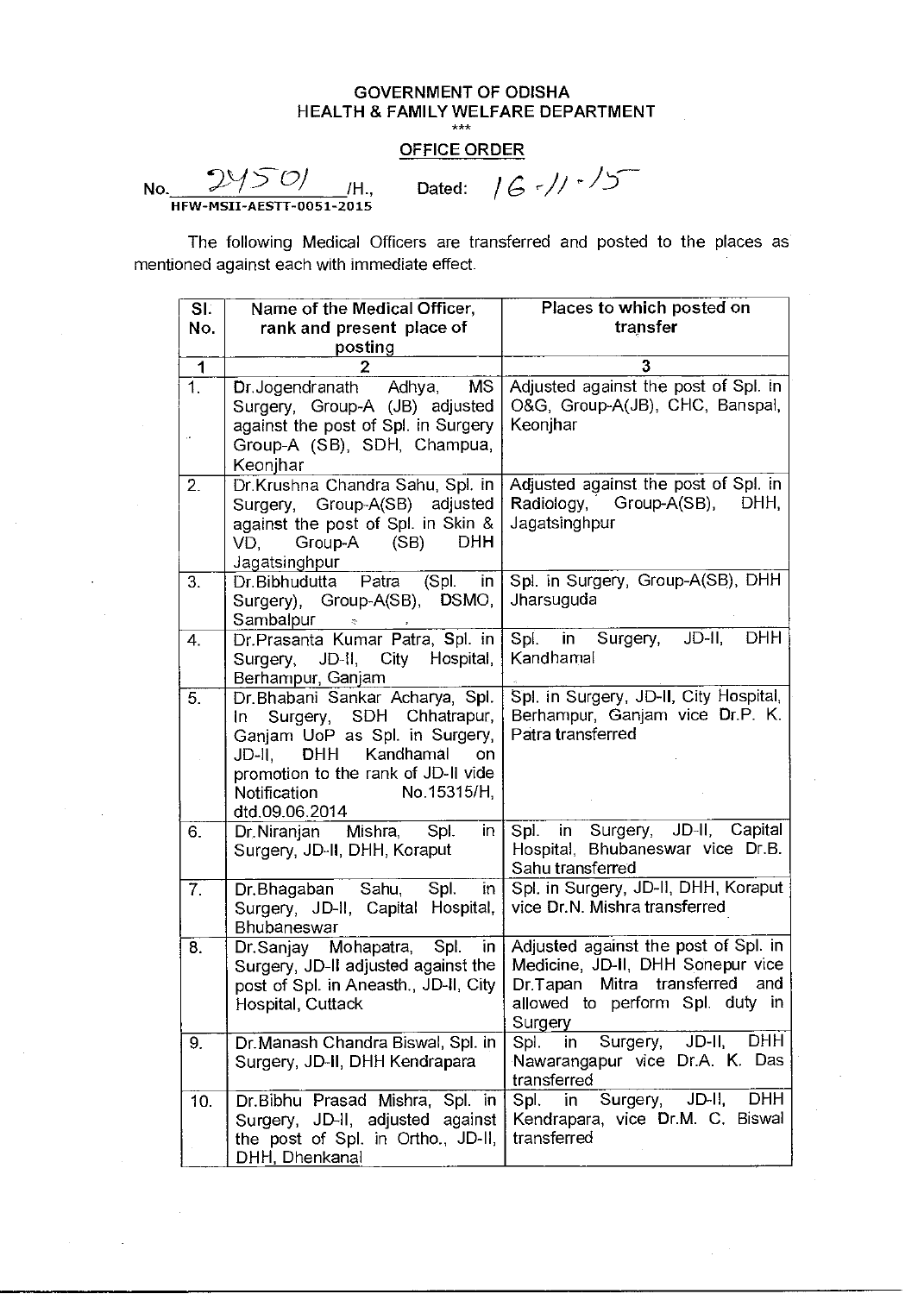|     | , Surgery),<br>Kendrapara                                                                                                                                         | , Dr.Basant Kumar Sahoo, (Spl. in   Adjusted against the post of Spl. in  <br>ADMO(Med.),   Ortho., JD-II, DHH, Dhenkanal vice  <br>. Dr.B. P. Mishra transferred |
|-----|-------------------------------------------------------------------------------------------------------------------------------------------------------------------|-------------------------------------------------------------------------------------------------------------------------------------------------------------------|
| 12. | Dr. Harihara Panda, UoP as Spl. in   ADMO(Med.), Kendrapara<br>, Surgery, JD-II, DHH Nuapada vide   Dr.B.K. Sahoo transferred<br>Order No.13476/H, dtd.17.06.2015 | vice                                                                                                                                                              |

**By order of the Governor** 

(H**! K. Betierd)، √**<br>Additional Secretar**y to** ©overnment

Dated:  $/6$  - $//-/5$ 

Memo No.  $\mu$   $\sim$  7  $\sim$   $\mu$ <sub>H</sub>

**Copy forwarded to the** 

- **1. Principal AG(A&E), Odisha, Bhubaneswar**
- **2. GA (SE), Department / GA (Rent) Department**
- **3. All Directors of Health & FW Department / Joint Director, SHRMU 0/o DHS, Odisha**
- **4. All CDMOs.**
- **5. Persons concerned.**
- **6. P.S to Chief Minister, Odisha/ P.S to Minister, H&FW, Odisha / P.S to Chief Secretary, Odisha / P.S to Principal Secretary to Government, H&FW Department**
- **7. IT** Cell, Health & FW Department with a request to take steps to upload this office **order in the websitehttp://www:orissa.qov.in/healthportal/ index.html**
- **8. Head of Portal Group, IT Centre, Secretariat with a request to upload this office order in the website http://www.orissa.qov.in/health portal/index.html**

Additional Secretary to Government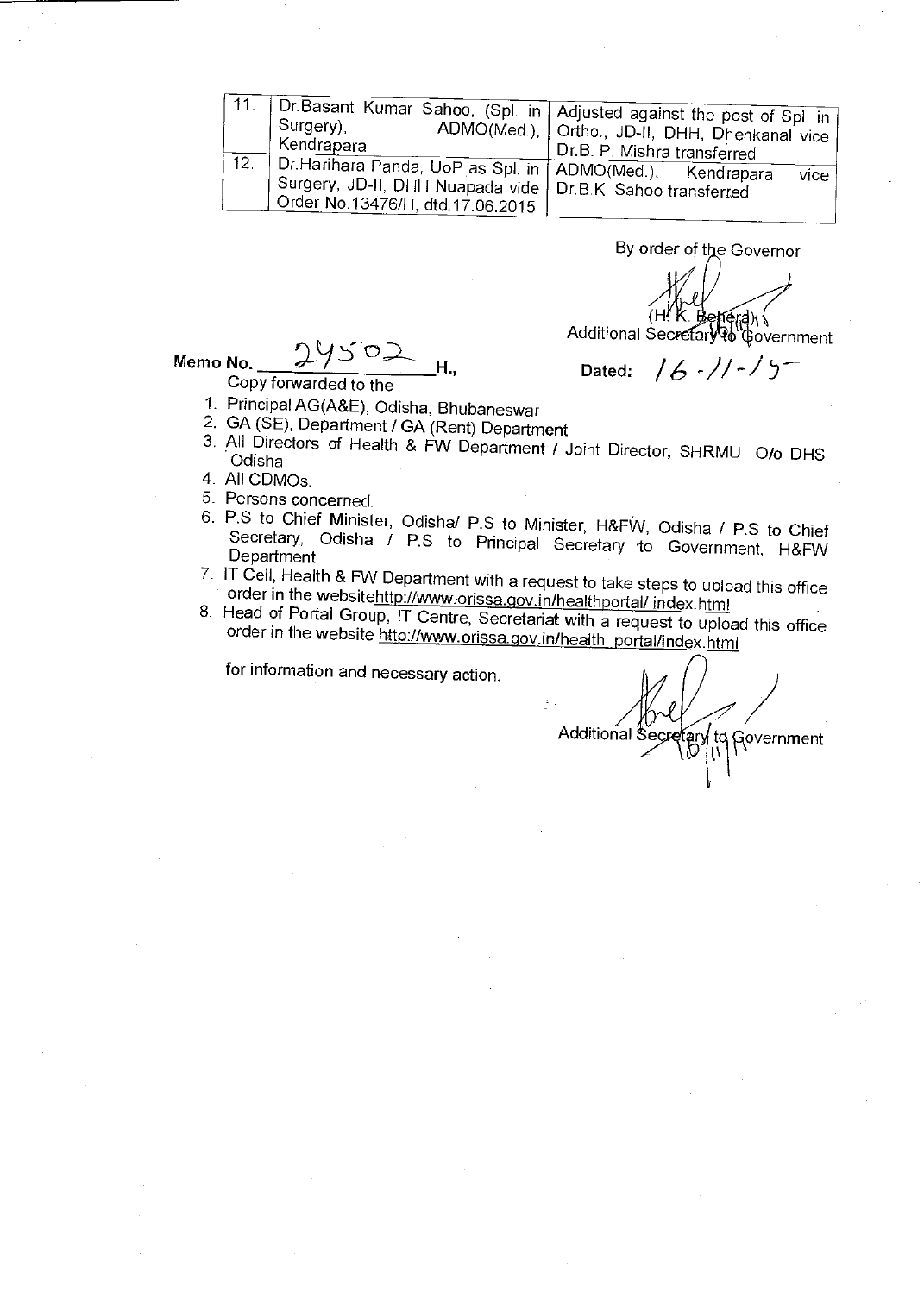**OFFICE ORDER** 

**No.** 24503 /H., Dated:  $16$  //  $15$  $\frac{24503}{HFW-MSII-AESTT-0045-2015}$ 

| SI.              | Name of the Medical Officer,                                      | Places to which posted on                                   |
|------------------|-------------------------------------------------------------------|-------------------------------------------------------------|
| No.              | rank and present place of                                         | transfer                                                    |
|                  | posting                                                           |                                                             |
| 1                |                                                                   | 3                                                           |
| $\overline{1}$ . | Dr.B.Surya Rao, Spl. in Ortho.,                                   | Spl. in Ortho., Group-A(SB), DHH,                           |
|                  | Group-A(SB) adjusted against the                                  | Nayagarh                                                    |
|                  | post of Spl. in Patho., Group-A(SB)                               |                                                             |
|                  | SDH, Bhanjanagar, Ganjam                                          |                                                             |
| 2.               | Dr. Nikunja Kumar Das,                                            | LTRMO, DHH Dhenkanal                                        |
|                  | Spl. in Skin & VD, Group-A(JB),                                   |                                                             |
|                  | Asst. Surgeon, Zonal Dispensary,                                  |                                                             |
|                  | Unit-9, Bhubaneswar                                               |                                                             |
| 3 <sub>1</sub>   | Dr. Jayanti Parida, Group-A(JB)                                   | Adjusted against the post of Spl. in                        |
|                  | adjusted against the post of Sr.                                  | Group-A(JB),<br>Ortho.,<br>CHC,                             |
|                  | MO, DHH Balasore                                                  | Khantapada, Balasore vice Dr.S. K.                          |
|                  |                                                                   | Nayak transferred                                           |
| 4.               | in<br>Dr.Suryakanta Nayak,<br>Spl.                                | Balasore<br>LTRMO, DHH,<br>and                              |
|                  | CHC,<br>Group-A(JB),<br>Ortho.,                                   | allowed to perform Spl. duty in                             |
|                  | Khantapada, Balasore                                              | Orthopaedic                                                 |
| 5.               | Dr.Mohan Charan Murmu, Spl. in                                    | Adjusted against the post of Sr. MO,                        |
|                  | Group-A(JB), LTRMO,<br>Ortho.,                                    | DHH Deogarh and<br>allowed<br>to                            |
|                  | DHH Mayurbhanj, Baripada                                          | perform Spl. duty in Orthopaedic.                           |
| 6.               | Dr.Pradeep Kumar Das, Spl. in                                     | LTRMO, DHH Sonepur and allowed                              |
|                  | Group-A(JB) adjusted<br>Ortho.,                                   | to perform Spl. duty in Orthopaedic                         |
|                  | against the post of Spl. in Ortho.,                               |                                                             |
|                  | JD-II, DHH Sambalpur                                              |                                                             |
| $\overline{7}$ . | Dr. Pradyut Kumar Behera, (Spl. in                                | MO, DHH Dhenkanal<br>and<br>Sr.                             |
|                  | DSMO,<br>Ortho.), Group-A(SB),                                    | allowed to perform Spl. duty in                             |
|                  | Dhenkanal                                                         | Orthopaedic<br>Capital                                      |
| 8.               | Spl.<br>Dr.Laxmidhar<br>in<br>Sahoo,                              | Ortho.,<br>Spl.<br>$\mathsf{in}$<br>$JD-H$ ,                |
|                  | Ortho., JD-II, DHH, Puri                                          | Hospital, Bhubaneswar vice Dr.J. K.                         |
|                  | in                                                                | Mishra transferred<br>Spl. in Ortho., JD-II, DHH, Puri vice |
| 9.               | Spl.<br>Mishra,<br>Dr.Jayakrishna<br>Hospital,                    | Dr.L. D Sahoo transferred                                   |
|                  | Ortho., JD-II,<br>Capital                                         |                                                             |
|                  | Bhubaneswar                                                       | Adjusted against the post of SPI. in                        |
| 10 <sub>1</sub>  | Dr.Arya Narayan Mishra, Spl. in<br>Ortho., UoP as Spl. in Ortho., | Aneasthesia, JD-II, DHH, Bhadrak                            |
|                  | JD-II, DHH Keonjhar on promotion                                  | vice Dr.R.K. Das transferred                                |
|                  | to the rank of JD-II vide Notification                            |                                                             |
|                  | No.15315/H, dtd.09.06.2014                                        |                                                             |
|                  |                                                                   |                                                             |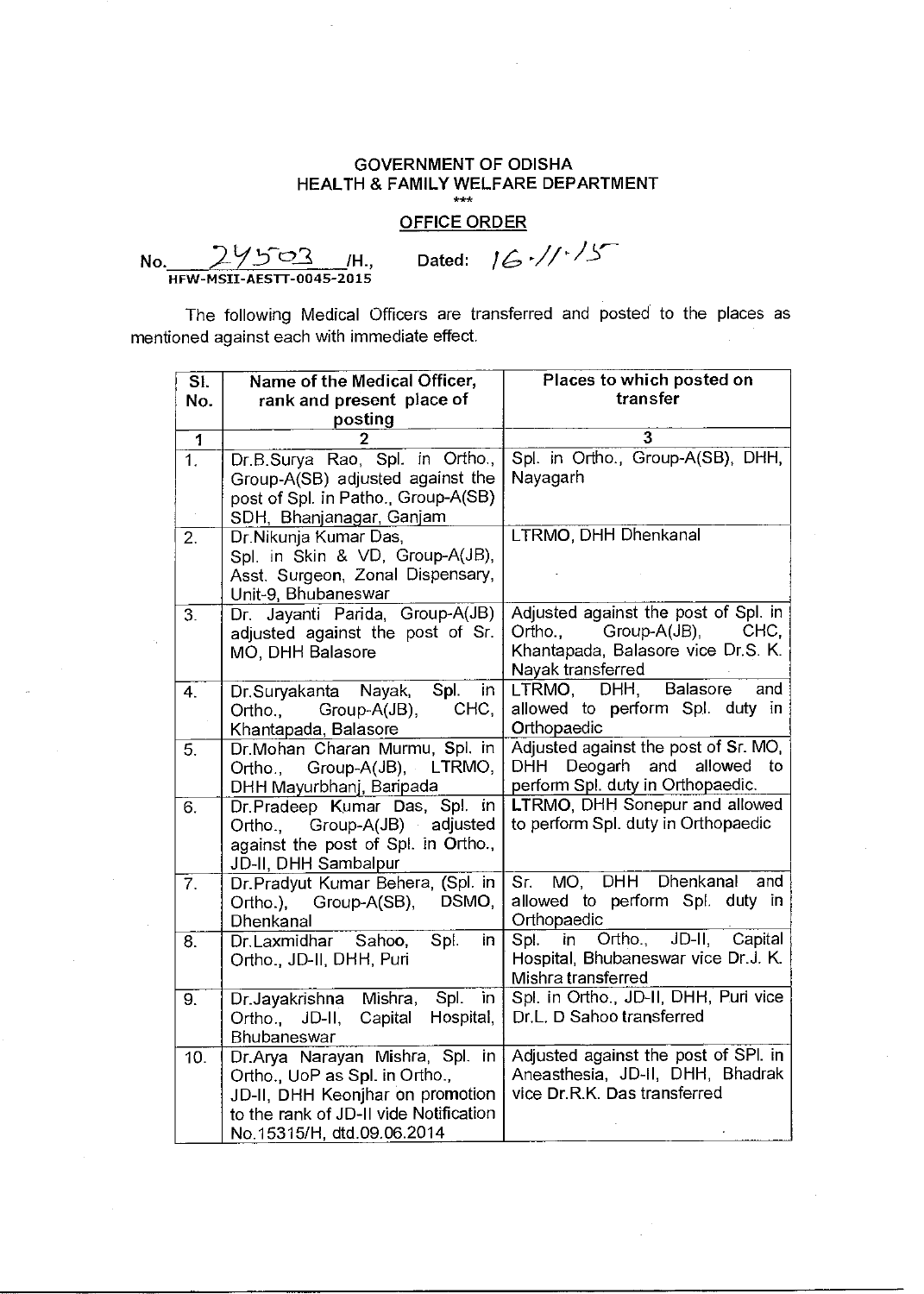Adjusted against the post of Sr. MO, SDH Chhatrapur, Ganjam Dr. Sambit Kumar Panda MS Orthopaedic, Group-A(JB), adjusted against the post of Spl. in Ortho., Group-A(SB), DHH Boudh 11.

By order  $6$  the Governor rb) Additional Secretary to Government

Memo No.  $245.07$  H., Dated:

Copy forwarded to the

- 1. Principal AG(A&E), Odisha, Bhubaneswar
- 2. GA (SE), Department / GA (Rent) Department
- 3. All Directors of Health & FW Department / Joint Director, SHRMU 0/o DHS, **Odisha**
- 4. All CDMOs.
- 5. Person concerned.
- 6. P.S to Chief Minister, Odisha/ P.S to Minister, H&FW, Odisha / P.S to Chief Secretary, Odisha / P.S to Principal Secretary to Government, H&FW **Department**
- 7. IT Cell, Health & FW Department with a request to take steps to upload this office order in the websitehttp://www.orissa.gov.in/healthportal/ index.html
- 8. Head of Portal Group, IT Centre, Secretariat with a request to upload this office order in the website http://www.orissa.gov.in/health\_portal/index.html

for information and necessary action.

I1

Additional Secret to Government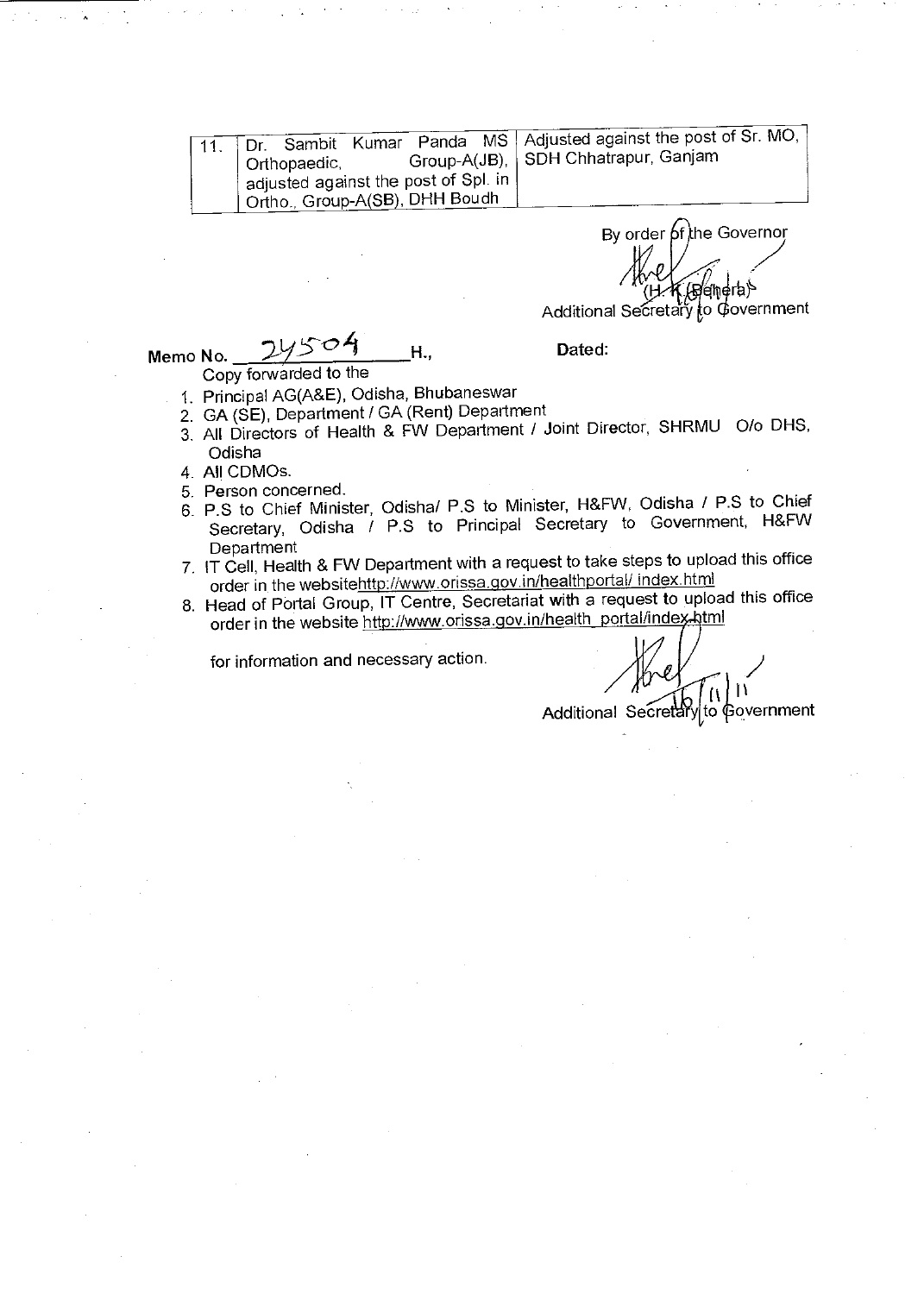#### **OFFICE ORDER**

**No.** 9.y 5-03- **/H., Dated:**  HEW-MSII-AESTT-0047-2015  $16 - 11 - 15$ 

The order of transfer of Dr.Bharat Chandra Samal, Spl. in Medicine, Group-A (SB), DHH, Balasore as MO I/C, CHC, Jaleswarpur, Balasore made vide Health & FW Department Office Order No.13476/H, dtd. 17.06.2015 is hereby cancelled and he is allowed to continue as Spl. in Medicine, Group-A (SB), **DHH,** Balasore.

By order of the Gbvernor Additional Secretary of the<br>Additional Secretary of the overnment

**Memo No.** 295 06 **H.,** Dated: 16 // 15

Copy forwarded to the

- 1. Principal AG(A&E), Odisha, Bhubaneswar
- 2. GA (SE), Department / GA (Rent) Department
- 3. DHS, Odisha, Bhubaneswar / Joint Director, SHRMU 0/o DHS, Odisha
- 4. CDMO, Balasore
- 5. Person concerned.
- 6. P.S to Chief Minister, Odisha/ P.S to Minister, H&FW, Odisha / P.S to Chief Secretary, Odisha / P.S to Principal Secretary to Government, H&FW **Department**
- 7. IT Cell, Health & FW Department with a request to take steps to upload this office order in the websitehttp://www.orissa.gov.in/healthportal/index.html
- 8. Head of Portal Group, IT Centre, Secretariat with a request to upload this office order in the website http://www.orissa.gov.in/health\_portal/index.html

Additional Secretar b Government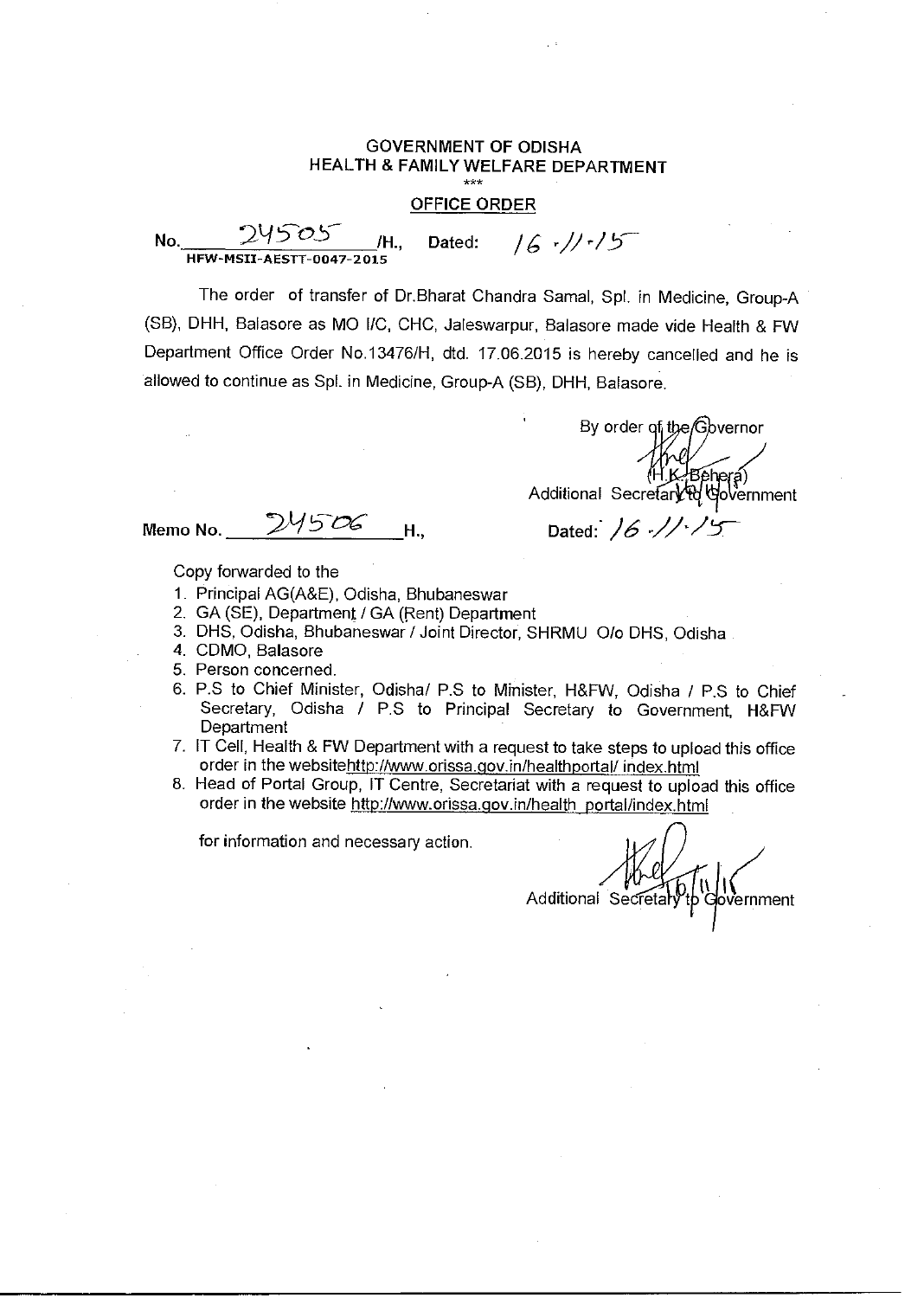## **NOTIFICATION**

**No.**  $\frac{94539}{40000000000000}$  $HFW-MSI-JR-0004$ 

X

Dated  $16 - 11 - 2015$ 

The following Doctors are appointed as Asst. Surgeon in the rank of Group-A (Junior Branch) of the Odisha Medical and Health Services Cadre on **adhoc** basis in the scale of pay PB-3, Rs.15,600 39,100/- + G.P. Rs.5,400/- with other allowances as sanctioned by Government from time to time for a period of one year with effect from the date of their joining at the places of posting with the following terms and conditions.

2. The appointment is purely temporary and terminable at any time without prior notice and without assigning any reasons thereof

3. The list of the adhoc doctors appointed is available in the departmental website **http://www.orissa.gov.in/health\_portal/index.html.** The appointees are requested to down load the copy of this Notification from the website and produce the same before the concerned CDMOs for their joining. The CDMOs are requested to verify the original documents of the appointees before accepting their joining report.

4. The appointees should join at their places of posting within one month from the date of issue of this Notification failing which their appointments will stand automatically cancelled.

5. No T.A. / D.A. is allowed to join the appointments.

6. The appointees are required to produce the following original documents / certificates before the concerned authority for verification at the time of their joining.

- (i) MBBS pass-out certificates.
- (ii) Housemanship completion certificate.
- (iii) Medical Registration Certificate as required under Odisha Medical Registration Act, 1961.
- (iv) 02(two) nos. of Conduct Certificates.
- (v) One Medical Fitness Certificate.
- (vi) An undertaking regarding one spouse living in case of married.

| SI<br>No.      | Name of the<br>Candidate   | <b>Correspondence address</b>                                                                                 | Categ<br>ory | Places of posting on<br>appointment                                                |
|----------------|----------------------------|---------------------------------------------------------------------------------------------------------------|--------------|------------------------------------------------------------------------------------|
| 1.             | Dr. Jailamala<br>Sahoo     | D/o- Prafulla Kumar Sahoo,<br>At- Nuapatna, Dist-<br>Jagatsinghpur                                            | UR.          | CHC, Agalapur,<br>Bolangir adjusted<br>against the post of Spl.<br>O&G             |
| 2.             | Dr. Gyanadev<br>Meher      | C/o Dr. Jayadev Meher,<br>Janani Maternity Nursing<br>Home, Mudipara, Sambalpur-<br>768002                    | <b>SEBC</b>  | CHC, Gudvella,<br>Bolangir adjusted<br>against the post of Spl.<br>O&G             |
| 3 <sub>1</sub> | Dr. Ruttuika<br>Panda      | D/o- Dipti Ranjan Panda, P-<br>11, Phase-1, Aiginia,<br>Srikehtra Vihar,<br>Bhubaneswar, 751019               | <b>UR</b>    | CHC, Tumudibandha,<br>Kandhamal adjusted<br>against the post of Spl.<br>Paediatric |
| 4 <sub>1</sub> | Dr. Bishnu Priya<br>Sahu   | D/o-Ramhari Sahu, At-Shanti<br>Nagar, 2 <sup>nd</sup> Lane, P.O.<br>Panigrahipentha, Berhampur,<br>760001     | <b>UR</b>    | LTRMO, DHH, Gajapati                                                               |
| 5.             | Dr. Suchismita<br>Satpathy | Flat No.101C, Srusti Plaza,<br>Apartment, At-Kantilo, Po-<br>Kuha, Ps-Airfield,<br>Bhubaneswar, Pin - 751002, | <b>UR</b>    | CHC, Saintala, Bolangir<br>adjusted against the<br>post of Spl. O&G                |

МΨ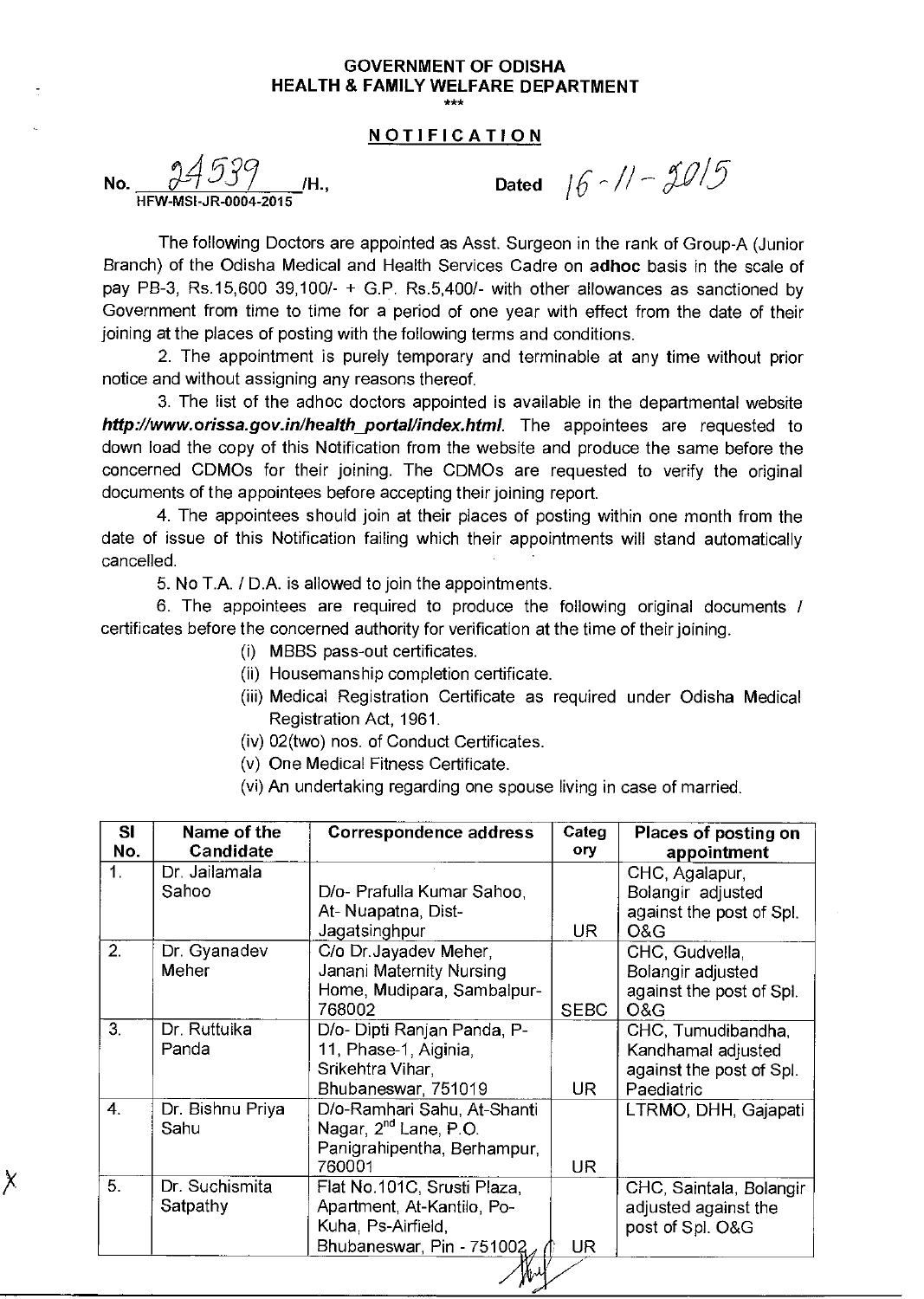| SI<br>No.      | Name of the<br>Candidate      | <b>Correspondence address</b>                                                                                  | Categ<br>ory | Places of posting on<br>appointment                                              |
|----------------|-------------------------------|----------------------------------------------------------------------------------------------------------------|--------------|----------------------------------------------------------------------------------|
| 6.             | Dr.Chinmay Dash               | C/o-Amulya Kumar<br>Dash(O/A), Office of SSPO,<br>Postal Dept., Puri -752001                                   | <b>UR</b>    | CHC, Kantamal, Boudh<br>adjusted against the<br>post of Spl. O&G                 |
| 7 <sub>1</sub> | Dr. Saswati<br>Balabantaray   | D/o- Baikunthanath Behura,<br>Plot No- 34, Unit-6,<br>Ganganagar, Bhubaneswar                                  | <b>UR</b>    | CHC, Biswanathpur,<br>Kalahandi adjusted<br>against the post of Spl.<br>Medicine |
| 8.             | Dr. Sujit Kumar<br>Misra      | S/o:- Lalit Mohan Misra,<br>Sabitri Niwas, Rajendra<br>Nagar, Madhupatna, Cuttack-<br>753010                   | <b>UR</b>    | CHC, Daringbadi,<br>Kandhamal adjusted<br>against the post of Spl.<br>Paediatric |
| 9.             | Dr. Soumya<br>Ranjan Panda    | C/o Satyajit Behera, At-<br>Satayajit Niketan, Po-<br>Rairangpur, Dist-Mayurbhanj-<br>757043                   | <b>UR</b>    | CHC, M Rampur,<br>Kalahandi adjusted<br>against the post of Spl.<br>O&G          |
| 10.            | Dr. Avinash Naik              | WW/2, Civil Township,<br>Rourkela - 4, Sundergarh,<br>Odisha                                                   | <b>UR</b>    | CHC, Pastikudi,<br>Kalahandi adjusted<br>against the post of Spl.<br>O&G         |
| 11.            | Dr. Debaprasad<br>Sahoo       | At-Kanjiasole(Area Hospital),<br>Po-Shyamsundarpur, Via-<br>Kusumabandh, Dist-<br>Mayurbhanj-757092            | <b>UR</b>    | CHC, Khajuripada,<br>Kandhamal adjusted<br>against the post of Spl.<br>O&G       |
| 12.            | Dr. Swadesh<br>Kumar Mohanty  | Room No.-76, Old Gents<br>Hostel, SCB Medical College,<br>Cuttack, Pin-753001.                                 | UR           | CHC, Biswanathpur,<br>Kalahandi adjusted<br>against the post of Spl.<br>Surgery  |
| 13.            | Dr. Srimanta<br>Ranjan Swain  | S/o- Banshidhar Swain,<br>Q.No- D 1/1, Design Colony,<br>B.J.B Nagar, Bhubaneswar,<br>Pin-751014               | <b>UR</b>    | PHC(N), Charichak,<br>Boudh                                                      |
| 14.            | Dr. Gourav Kumar<br>Mali      | S/o- Hruda Ranjan Mali,<br>Office of the Silviculture<br>Division, At/po- Ghatikia,<br>Bhubaneswar, Pin-751003 | <b>UR</b>    | CHC, Muniguda,<br>Rayagada adjusted<br>against the post of Spl.<br>Paediatric    |
| 15.            | Dr. Gobinda<br>Prasad Pradhan | Room No.112, Old Gents<br>Hostel, SCB Medical College-<br>753007                                               | <b>UR</b>    | CHC, Kalimela,<br>Malkangiri adjusted<br>against the post of Spl.<br>O&G         |
| 16.            | Dr. Anupam<br>Mishra          | S/o- Rabindranath Mishra,<br>Plot No- 1552, House of -<br>Jadunath Mohapatra,<br>Mahanadi Bihar, Cuttack-04    | <b>UR</b>    | CHC, Gumagarh,<br>Kandhamal adjusted<br>against the post of Spl.<br>Surgery      |
| 17.            | Dr. Soumya<br>Ranjan Sahoo    | S/o- Radha Krushna Sahoo,<br>Plot No- 327, Bharat Villa,<br>Via- Naharkanta, Hanspal,<br>Balianta, Bhubaneswar | UR.          | PHC(N), Sahada,<br>Rayagada                                                      |
| 18.            | Dr. Amit Kumar<br>Mohanty     | Plot No. LW-334(1st floor),<br>Phase-IV, Dumduma<br>Housing Board Colony,<br>Bhubaneswar-751019                | <b>UR</b>    | CHC, Laxmipur,<br>Koraput adjusted<br>against the post of Spl.<br>Paediatric     |
| 19.            | Dr. Jyoti Ranjan<br>Dash(A)   | S/o- Prasanna Kumar Dash,<br>Plot No- 71, Goutam Nagar,<br>Bhubaneswar, Pin-751014                             | UR           | CHC, Phiringia,<br>Kandhamal adjusted<br>against the post of Spl.<br>O&G         |
| 20.            | Dr. Sapan Kumar<br>Jena       | At- Delta Colony,<br>Pattamundai, Kendrapara                                                                   | UR           | CHC, Dunguripali,<br>Sonepur                                                     |

 $\mathcal{A}^{\mathcal{A}}$ 

 $\mathcal{A}^{\text{max}}$ 

 $\mathbb{Z}$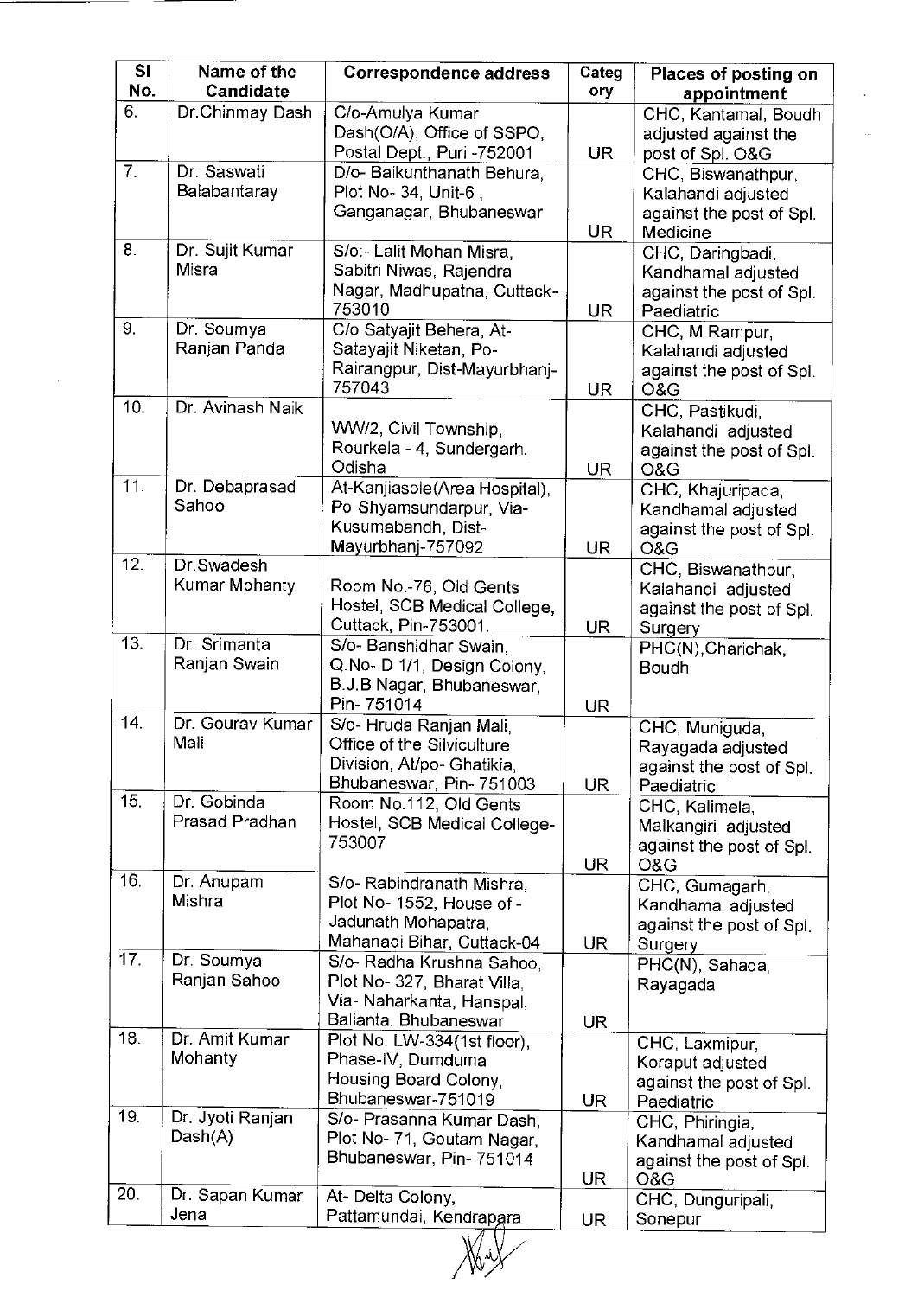| s <sub>l</sub><br>No. | Name of the<br>Candidate          | <b>Correspondence address</b>                                                                                                                                     | Categ<br>ory     | Places of posting on<br>appointment                                                   |
|-----------------------|-----------------------------------|-------------------------------------------------------------------------------------------------------------------------------------------------------------------|------------------|---------------------------------------------------------------------------------------|
| 21.                   | Dr.Sambit<br>Satyabrata Nanda     | S/o-Dr.Bidyut Kumar Nanda,<br>Bank Colony, Dakhinakali<br>Road, Dhankanal                                                                                         |                  | CHC, Daringibadi,<br>Kandhamal adjusted<br>against the post of Spl.                   |
| 22.                   | Dr. Rakesh<br>Sahoo               | At/Po-Muniguda, Dist-<br>Rayagada, PIN-765020                                                                                                                     | UR.<br><b>UR</b> | O&G<br>PHC(N), Padmapur,<br>Rayagada                                                  |
| 23.                   | Dr. Manjubala<br>Mohanta          | D/o- Mahendra Nath<br>Mohanta, At/po- Basingi, Via-<br>Bahalda, Dist- Mayurbhanj,<br>Pin-757046                                                                   | UR.              | CHC, Agalapur,<br>Bolangir adjusted<br>against the post of Spl.<br>Paediatric         |
| 24.                   | Dr. Ansuman<br>Dash               | Room No.249, Gents Hostel-<br>5, VSS MCH, Burla-768017                                                                                                            | <b>UR</b>        | CHC, Kesinga,<br>Kalahandi adjusted<br>against the post of Spl.<br>Surgery            |
| 25.                   | Dr. Subrat Kumar<br><b>Bhuyan</b> | S/o- Madan Mohan Bhuyan,<br>Near Swain Coloy, Gulipatna,<br>Umerkote, Nabaragpur, Pin-<br>764073                                                                  | <b>UR</b>        | PHC(N), Badabharandi,<br>Nabarngpur                                                   |
| 26.                   | Dr. Suvendu<br>Kumar Panda        | C/o- Narayan Tripathy,<br>Raghupatinagar, 1st Lane,<br>1st Gate, Digapahandi Road,<br>Berhampur, Po-<br>Panigrahypentho, PS-<br>Badabazar, Dist-Ganjam,<br>760006 | <b>UR</b>        | CHC, Tentulikhunti,<br>Nabarangpur adjusted<br>against the post of Spl.<br>Paediatric |
| 27.                   | Dr. Satish Kumar<br>Samal         | HIG-35, 2nd Floor, Kolathia,<br>Bhubaneswar-751030                                                                                                                | <b>UR</b>        | LTRMO, DHH,<br>Rayagada                                                               |
| 28.                   | Dr. Sunil Das                     | S/o- Bipin Bihari Das, 94/30,<br>Road- 15, Talabania, Mahavir<br>Nagar, Samantrapur,<br>Bhubaneswar, Dist- Khurda,<br>Pin-751002                                  | <b>UR</b>        | $\overline{\mathsf{PHC}(\mathsf{N})}$ , Padwa,<br>Koraput                             |
| 29                    | Dr. Sanjay Kumar<br>Behera        | S/o-Surendra Prasad Behera,<br>Room No- 117, Old Gents<br>Hostel, SCB MCH Cuttack,<br>Pin-753007                                                                  | <b>UR</b>        | CHC, Lanjigarh,<br>Kalahandi adjusted<br>against the post of Spl.<br>O&G              |
| 30.                   | Dr.Jyotiprakash<br><b>Biswal</b>  | S/o-Bhabendra Narayan<br>Biswal At-Chunabhati,<br>Gopalgaon, P.O/Dist.-<br>Balasore, Pin-756001                                                                   | <b>UR</b>        | CHC, Tumudibandha,<br>Kandhamal adjusted<br>against the post of Spl.<br>Medicine      |
| 31.                   | Dr. Prakash<br>Kumar Panda        | S/o- Pravakar Panda, Room<br>No-06, Old Gents Hostel.<br>SCB Medical College,<br>Managalbag, Cuttack, Pin-<br>753007                                              | <b>UR</b>        | CHC, Sinapalli,<br>Nuapada adjusted<br>against the post of Spl.<br>Paediatric         |
| 32.                   | Dr. Ruturaj Sahoo                 | C/o- Dr. Ashis Ku. Dey, Near<br>Poly Hospital, Ambedkar<br>Sarani, Deulashai, Cuttack-<br>75308                                                                   | UR               | CHC, Khariar Road ,<br>Nuapada adjusted<br>against the post of Spl.<br>Surgery        |
| 33.                   | Dr. Sapan Kumar<br>Kanungo        | S/o- Prasanna Kanungo, At-<br>Mahanadi Vihar, Plot-249,<br>Po- Nayabazar, Dist-<br>Cuttack, Pin- 753004                                                           | <b>UR</b>        | LTRMO, DHH.<br>Kalahandi                                                              |
| 34.                   | Dr. Ricky<br>Manekshaw            | Plot No.-MIG 121, Udaygiri<br>Bihar, Patrapada,<br>Bhubaneswar-751019,<br>Odisha                                                                                  | UR               | PHC(N), Naringjhola,<br>Kandhamal                                                     |
|                       |                                   |                                                                                                                                                                   |                  |                                                                                       |

 $\bar{\mathcal{A}}$ 

 $\chi_{\uparrow}$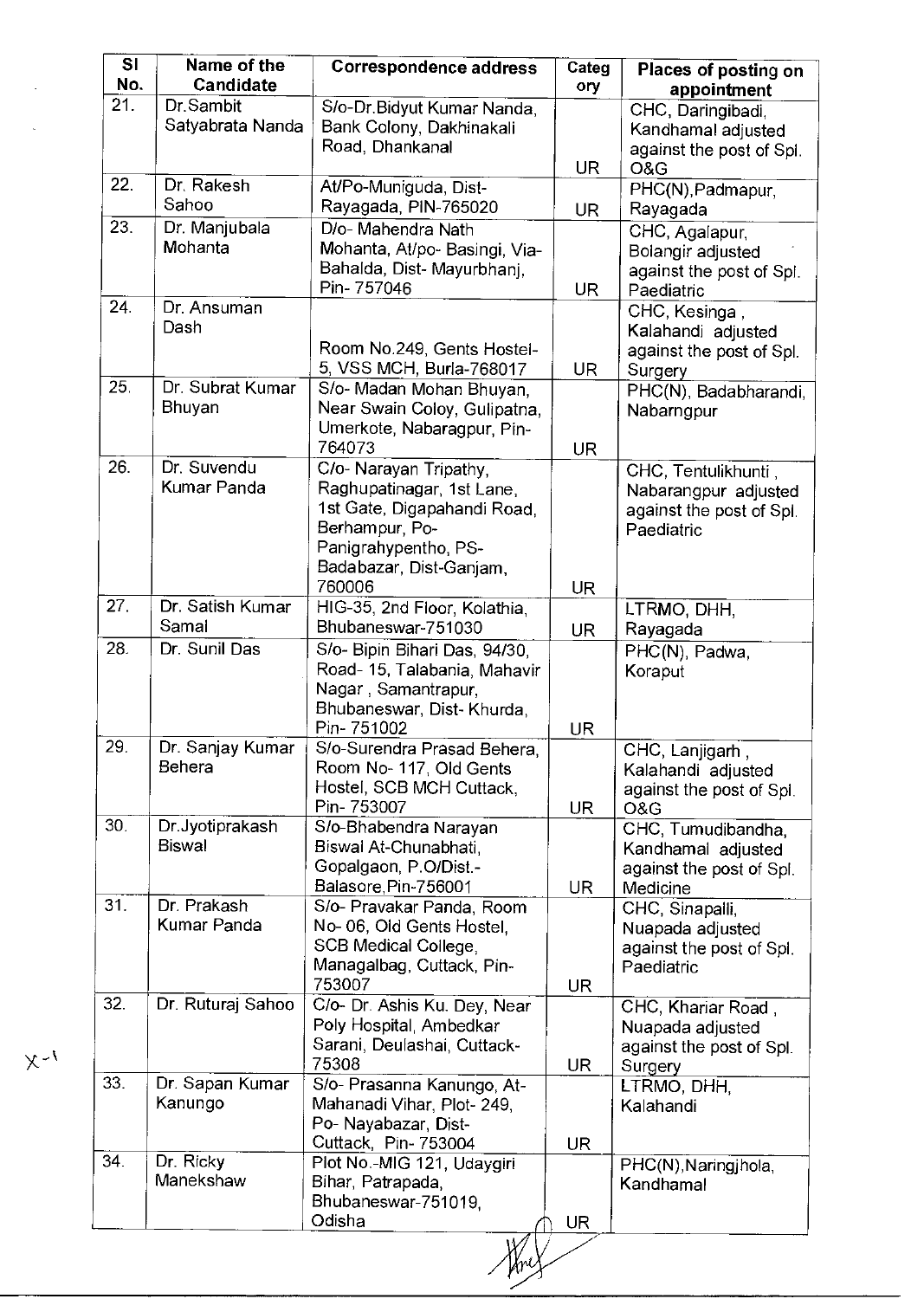| SI<br>No. | Name of the<br>Candidate      | <b>Correspondence address</b>                                                                                                    | Categ<br>ory | Places of posting on<br>appointment                                                |
|-----------|-------------------------------|----------------------------------------------------------------------------------------------------------------------------------|--------------|------------------------------------------------------------------------------------|
| 35.       | Dr. Bichitra<br>Nanda Sa      | C/o- Nabin Chandra Sa,<br>A/po- Tusra, Dist- Balangir,<br>Pin-767030.                                                            |              | CHC, M. Rampur,<br>Kalahandi adjusted                                              |
| 36.       |                               |                                                                                                                                  | <b>UR</b>    | against the post of Spl.<br>Surgery                                                |
|           | Dr. Tarini Prasad<br>Mohanty  | S/o- Sameer Ranjan<br>Mohanty, in front of Sima<br>Villa, Rajendra Nagar,<br>Madhupatna, Cuttack,                                |              | CHC, G. Udayagiri,<br>Kandhamal adjusted<br>against the post of Spl.<br>O&G        |
| 37.       | Dr. Aakankshya                | 753010<br>Plot. No. - 277, Saheed                                                                                                | UR           |                                                                                    |
|           | <b>Tripathy</b>               | Nagar, Bhubaneswar, Pin-<br>751007                                                                                               | UR.          | LTRMO, DHH, Koraput                                                                |
| 38.       | Dr. Sudipta Rout              | AT.-Gurukrupa Bhawan,<br>Behind Block Colony,<br>Chattra, P.O/Dist-<br>Jagatsinghpur, Pin-754103                                 | UR.          | LTRMO, DHH, Koraput                                                                |
| 39.       | Dr.Suraj Kumar<br>Tripathy    | Flat No. 206, Sai Prasad<br>Apartment, LaneNo-13, GGP<br>Colony, Rasulgar,<br>Bhubaneswar - 751025                               | <b>UR</b>    | PHC(N), Bagderi,<br>Koraput                                                        |
| 40.       | Dr. Jasmin Kumar<br>Panigrahy | At/Po- Ramakrishna Nagar,<br>1st lane, Berhampur,<br>Ganjam-760001                                                               | <b>UR</b>    | CHC, G. Udayagiri,<br>Kandhamal adjusted<br>against the post of Spl.<br>Paediatric |
| 41.       | Dr. Bibendu Bal               | S/o- Bindumitra Bal, At/po-<br>Nalipur, Via- Balichandrapur,<br>Dist- Jajpur, Pin- 754205                                        | UR.          | CHC, Adhenidigarh,<br>Boudh adjusted against<br>the post of Spl. O&G               |
| 42.       | Dr. Ashish<br>Mohanty         | Qr. No. 4R-6, Unit-8,<br>Bhubaneswar-751012                                                                                      | <b>UR</b>    | CHC, Pastikudi,<br>Kalahandi adjusted<br>against the post of Spl.<br>Paediatric    |
| 43.       | Dr. Debaranjan<br>Kabi        | At-Mahatipur, Po-Antara, Via-<br>Ada, Dist.-Balasore, Pin-<br>756134                                                             | UR.          | CHC, G. Udayagiri,<br>Kandhamal adjusted<br>against the post of Spl.<br>Surgery    |
| 44.       | Dr. Sidharth<br>Sinha         | S/o- Rabi Narayan Sinha,<br>At/po- Swampatna, Dist-<br>Keonjhar, Pin- 758030                                                     | <b>UR</b>    | CHC, Nandapur,<br>Koraput adjusted<br>against the post of Spl.<br>Surgery          |
| 45.       | Dr. Subrat Kumar<br>Mishra    | S/o- Bhanu Pratap Mishra,<br>H.No- C-125, Infront of G.P<br>Market, At/po- Dhramagarh,<br>Kalahandi, 766015                      | <b>UR</b>    | PHC(N), Kankeri,<br>Kalahandi                                                      |
| 46.       | Dr. Arun Kumar<br>Patro       | At-Jaladia PHC(N), Po-<br>Jaladia, Mayurbhanj-757092                                                                             | <b>UR</b>    | PHC(N), Ranjabradi,<br>Kandhamal                                                   |
| 47        | Dr. Sanjib Kumar<br>Das       | C/o- Bipin Chandra Das. At-<br>Bakharabad, Po- Chandrini<br>Chowk, P.S Purighat, , Dist-<br>Cuttack, State-Odisha, Pin<br>753002 | UR.          | PHC(N), Sudra,<br>Kandhamal                                                        |
| 48        | Dr.Nirlipta Nayak             | At-Apartibindha(New<br>Colony), P.o/Dist.-Bhadrak,<br>Pin-756100                                                                 | UR           | CHC, PurunaKatak,<br>Boudh adjusted against<br>the post of Spl.<br>Paediatric      |
| 49.       | Dr. Udayajyoti<br>Mallick     | C/o- Sudhakar Roul, At-<br>Rampei, Po/Ps- Khuntuni,<br>Dist- Cuttack.                                                            | <b>UR</b>    | CHC, Sinapali,<br>Nuapada adjusted<br>against the post of Spl.<br>Medicine         |

 $\epsilon$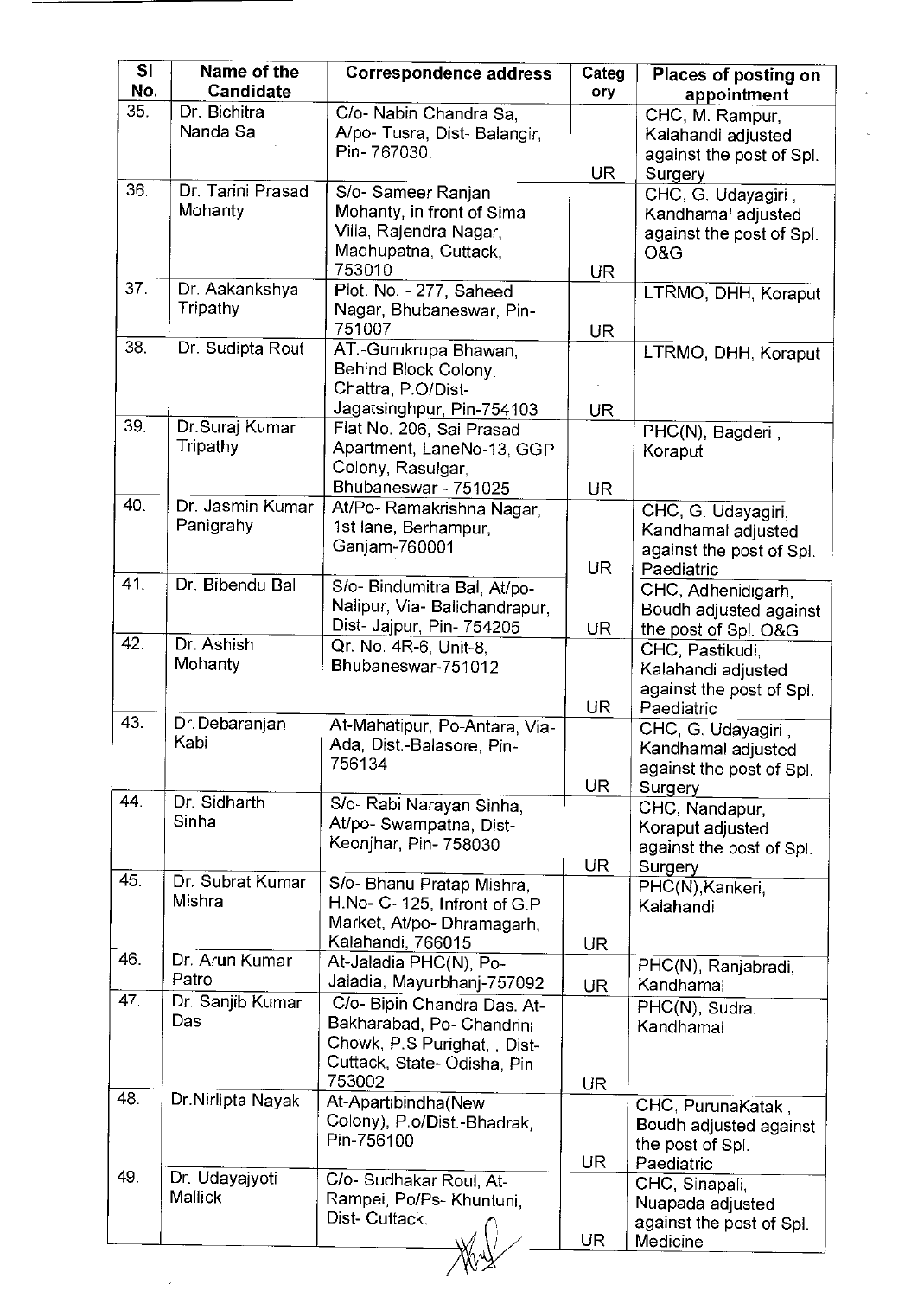| SI<br>No. | Name of the<br><b>Candidate</b> | <b>Correspondence address</b>                                                                                                | Categ<br>ory | Places of posting on<br>appointment                                            |
|-----------|---------------------------------|------------------------------------------------------------------------------------------------------------------------------|--------------|--------------------------------------------------------------------------------|
| 50.       | Dr. Pritam<br>Mahapatro         | Raja Sahi, Aska Road,<br>Berhampur, Ganjam, Pin-<br>760004                                                                   | <b>UR</b>    | CHC, Kasinagar,<br>Gajapati against the<br>post of Asst. Surgeon               |
| 51.       | Dr. Ratikanta<br>Sahoo          | S/o- Pandab Sahoo, At/po-<br>Kantore, Via- Parjang, Dist-<br>Dhenkanal, 759120                                               | <b>UR</b>    | CHC, Khariar Road,<br>Nuapada adjusted<br>against the post of Spl.<br>Medicine |
| 52.       | Dr. Suman Kumar<br>Rajguru      | Qtr. No.E/19, New Police<br>Lane, Chatrapur, Dist-<br>Ganjam-761020                                                          | <b>UR</b>    | PHC(N), Krutamgarh,<br>Kandhamal                                               |
| 53.       | Dr. Tahmin<br>Ahmed             | D/o-Dr. Sheik Iqbaluddin<br>Ahmed, At-Akatpur, Po-<br>Sunhat, Dist-Balasore-<br>756002, Odisha                               | <b>UR</b>    | LTRMO, DHH, Koraput                                                            |
| 54.       | Dr. Nikita Raula                | Jail Colony, Circle Jail,<br>Berhampur, Ganjam                                                                               | UR.          | LTRMO, DHH, Gajapati                                                           |
| 55.       | Dr. Jyoti Ranjan<br>Dash(B)     | C/o- Bhabanibala Nanda,<br><b>District Head Quarter</b><br>Hospital, At/po- Bolangir, Pin-<br>767001                         | <b>UR</b>    | CHC, Tarava, Sonepur<br>adjusted against the<br>post of Spl. Paediatric        |
| 56.       | Dr. Chiranjeebi<br>Pradhan      | S/o- Bharat Kumar Pradhan,<br>BR-39, Maruti Residence,<br>Raghunathpur,<br>Bhubaneswar, PIN-754132                           | <b>UR</b>    | CHC, Tarava, Sonepur<br>adjusted against the<br>post of Spl. O&G               |
| 57.       | Dr. Ashis Kar                   | S/o- Naba Kumar Kar, At-<br>Plot No- 3C/ 247, Sector-9,<br>Market Nagar, Po-Abhinav<br>Bidana, Dist- Cuttack, Pin-<br>753014 | <b>UR</b>    | PHC(N), Khamankhole,<br>Kandhamal                                              |
| 58.       | Dr. Adhiraj Sahu                | At- Hatibandha street, H. No-<br>77, Berhampur, Ganjam-<br>760001                                                            | <b>UR</b>    | CHC, Boipariguda,<br>Koraput adjusted<br>against the post of Spl.<br>O&G       |
| 59.       | Dr. Prakash<br>Panda            | CHC, Sukinda, Dist- Jajpur                                                                                                   | <b>UR</b>    | CHC, Borda, Kalahandi<br>against the post of<br>Asst. Surgeon                  |
| 60.       | Dr. Saroj Kumar<br>Bindhani     | S/o-Kamalakanta Bindhani,<br>At/Po-Sergarh, Dist-<br>Balasore-756060, Odisha                                                 | UR.          | PHC(N), Likitipadar,<br>Rayagada                                               |
| 61.       | Dr. Hiranmaya<br>Mohapatra      | HIG-35, Housing Board<br>Colony, near UDYAN Fresh,<br>, Kolathia, BBSR, 751030                                               | UR.          | PHC(N), Jugasaipatna,<br>Kalahandi                                             |
| 62.       | Dr. Abhinaba<br>Nayak           | S/o- Dr. Nirmal Ch. Nayak,<br>Railway Station Road,<br>Balangir, Odisha, Pin-<br>767001                                      | UR.          | CHC, Khaprakhola,<br>Bolangir adjusted<br>against the post of Spl.<br>O&G      |
| 63.       | Dr. Pratik Das                  | S/o- Bharat Bhusan Das,<br>HIG-A/1, Sector-7, CDA<br>Cuttack-14                                                              | <b>UR</b>    | CHC, Padampur,<br>Rayagada adjusted<br>against the post of Spl.<br>O&G         |
| 64.       | Dr. Sangram<br>Keshari Sahoo    | S/o- Satyabadi Sahoo, At-<br>Alipur, Po-Ramchandrapur,<br>Bari CHC (Doctors Quarter)<br>Dist- Jajpur, Pin- 755003            | <b>UR</b>    | PHC(N), Sikramaha,<br>Kandhamal                                                |
| 65.       | Dr. Maitreyee<br>Manaswini      | Anand Ashram, Adarsh Nagar,<br>Hirakud Colony, Sambalpur-<br>768001, Odisha.                                                 | <b>UR</b>    | CHC, Muniguda,<br>Rayagada adjusted<br>against the post of Spl.<br>Surgery     |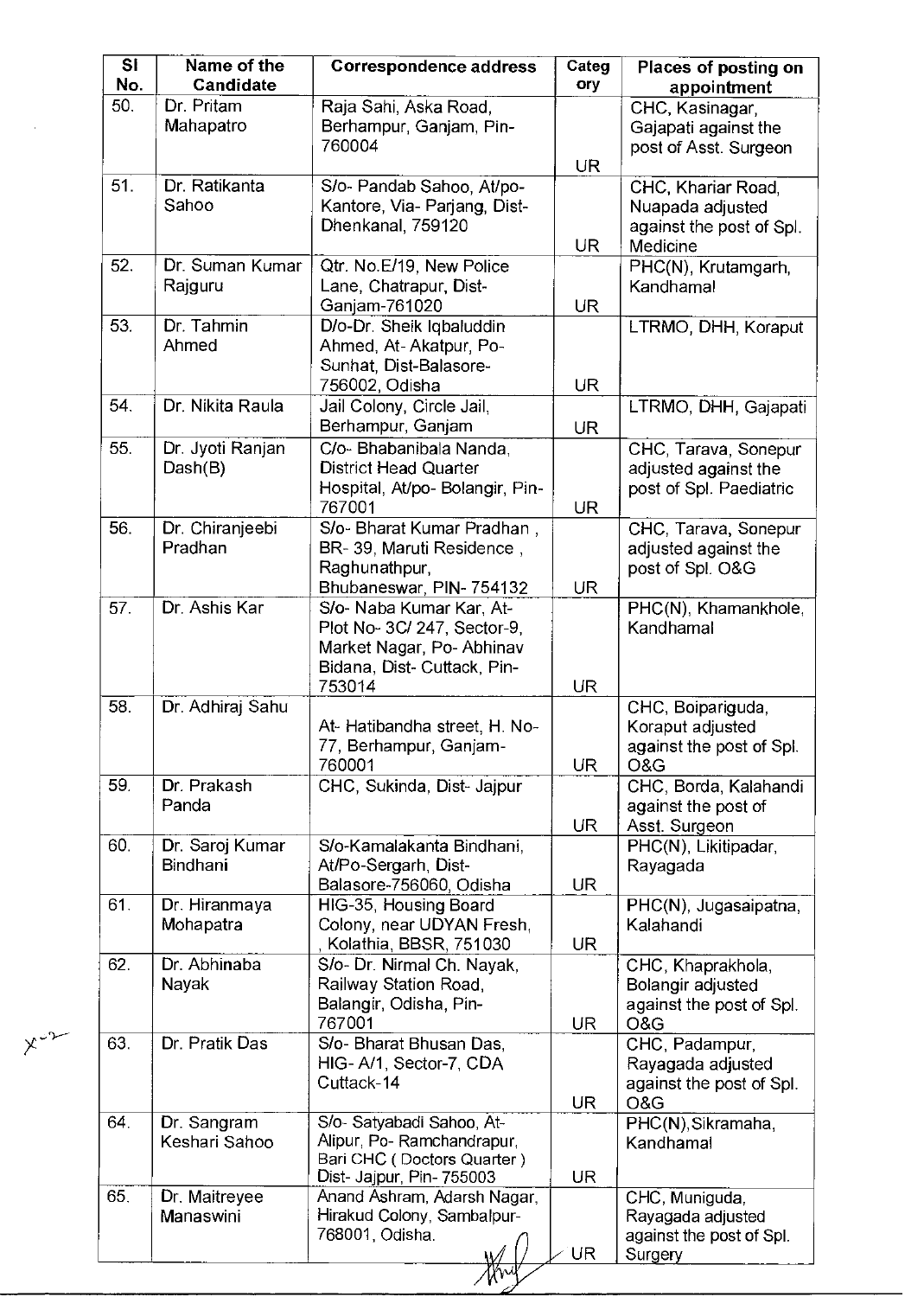| <b>SI</b><br>No. | Name of the<br>Candidate | <b>Correspondence address</b>                            | Categ<br>ory | Places of posting on                          |
|------------------|--------------------------|----------------------------------------------------------|--------------|-----------------------------------------------|
| 66.              | Dr. Suman                | D/o- Kailash Agarwal, C/o-                               |              | appointment<br>LTRMO, DHH, Koraput            |
|                  | Agarwal                  | Sekhar Enterprisers, Nangalila                           |              |                                               |
|                  |                          | Apartment, Jaunlia Patty,<br>Cuttack, Pin- 753009        |              |                                               |
| 67.              | Dr. Sandeep              | 489, Nageswara Tangi, Old                                | <b>UR</b>    | LTRMO, DHH,                                   |
|                  | Mohanty                  | Town, Bhubaneswar, PIN-                                  |              | Rayagada                                      |
|                  |                          | 751002                                                   | <b>UR</b>    |                                               |
| 68.              | Dr. Tapan Kumar<br>Panda | S/o- Purna Chandra Panda,<br>C/o- Narahari Kar, At/po-   |              | CHC, Padampur,                                |
|                  |                          | Hatadihi, Dist- Keonjhar,                                |              | Rayagada adjusted<br>against the post of Spl. |
|                  |                          | Odisha                                                   | <b>UR</b>    | Surgery                                       |
| 69.              | Dr. Subhalaxmi           | C/o-Mr. S.K Padihary, Plot No.                           |              | LTRMO, DHH, Bolangir                          |
|                  | Padihary                 | 3463 (1), Po - GGP Colony,<br>Rasulgarh, Bhubaneswar-    |              |                                               |
|                  |                          | 751010, Khurda                                           | <b>UR</b>    |                                               |
| 70.              | Dr. Sangeeta             | C/O - N. Gouda, Tarini Vihar,                            |              | CHC, Nandahandi,                              |
|                  | Gouda                    | 1st Gate, Aska Road,                                     |              | Nabarangpur adjusted                          |
|                  |                          | Berhampur-760006                                         |              | against the post of Spl.                      |
| 71.              | Dr. Rajesh Kumar         | At-Upulai, Po-Baradia, Via-                              | <b>UR</b>    | O&G<br>CHC, Padampur,                         |
|                  | Rout                     | Rajkanika, Dist-Kendrapara-                              |              | Rayagada adjusted                             |
|                  |                          | 754220                                                   |              | against the post of Spl.                      |
| 72.              | Dr. Ayaskanta            | S/o- Krushna Ballava                                     | UR.          | Medicine<br>CHC, Binika, Sonepur              |
|                  | Satapathy                | Satpathy, AT/po-Damodarpur,                              |              | adjusted against the                          |
|                  |                          | Via- Sukinda, Dist- Jajpur                               | <b>UR</b>    | post of Spl. Paediatric                       |
| 73.              | Dr. Abdul Sahid<br>Khan  | S/o- Abdul Wahid Khan, At-                               |              | CHC, Muniguda,                                |
|                  |                          | Gangapur Patna, Po-<br>Ghoradia, PS- Delanga, Puri       |              | Rayagada adjusted                             |
|                  |                          | , Pin- 752015                                            | <b>UR</b>    | against the post of Spl.<br>O&G               |
| 74.              | Dr. Tapas Kumar          | Medical Colony, Kashinagar,                              |              | PHC(N), Kotiya,                               |
|                  | Panda                    | At/Po-Kashinagar, Gajapati-                              |              | Koraput                                       |
| 75.              | Dr. Rakesh               | 761206<br>At-Police Hospital, Koraput,                   | <b>UR</b>    | CHC, Podagada,                                |
|                  | <b>Kumar Rout</b>        | Po/Dist-Koraput                                          |              | Koraput adjusted against                      |
|                  |                          |                                                          |              | the post of Spl.                              |
| 76.              | Dr. Srinibas             |                                                          | <b>UR</b>    | Paediatric                                    |
|                  | Sahoo                    | S/o- Sridhar Sahoo, Junus<br>Patna, College Square,      |              | PHC(N), Budaguda,<br>Kandhamal                |
|                  |                          | Cuttack, Pin- 753003                                     | <b>UR</b>    |                                               |
| 77.              | Dr. Pratyush             | M/s Sri Jagannath Bhandar,                               |              | PHC(N), Sunagaon,                             |
|                  | Kumar Panda              | At-Nandisahi, Po-Choudhury<br>Bazar, Dist-Cuttack-753001 |              | Kandhamal                                     |
| 78.              | Dr. Nihar Ranjan         | S/o- Pramod Kumar Kar, At-                               | <b>UR</b>    | LTRMO, DHH,                                   |
|                  | Kar                      | Sankarkul, Po- Eshanpur, Via-                            |              | Kalahandi                                     |
|                  |                          | Brahmabarada, Dist- Jajpur,                              |              |                                               |
| 79.              | Dr. Prince Parida        | Pin- 755005<br>C/o- Mr. Ashok Baral, Plot no-            | <b>UR</b>    |                                               |
|                  |                          | 571/1642/45181, Nigam Vihar,                             |              | CHC, Kunduli, Koraput<br>adjusted against the |
|                  |                          | Behind Kanan Vihar, Phase-2,                             |              | post of Spl. O&G                              |
|                  |                          | patia, Bhubaneswar, PIN-<br>751031                       |              |                                               |
| 80.              | Dr. Kiran Kumar          | At/po- Dongarpaunsi, Block-                              | UR           | CHC, Kundra, Koraput                          |
|                  | Sahu                     | Kundra, Via- Jeypore, Dist-                              |              | adjusted against the                          |
|                  |                          | Koraput                                                  |              | post of                                       |
| 81.              | Dr. Soumya               | S-5/85, Niladrivihar,                                    | <b>UR</b>    | $MO$ ( $I/C$ )                                |
|                  | Ranjan Pati              | Chandrasekharpur,                                        |              | CHC, Padampur,<br>Rayagada adjusted           |
|                  |                          | Bhubaneswar-754021                                       |              | against the post of MO                        |
|                  |                          |                                                          | <b>UR</b>    | <b>ADAPT</b>                                  |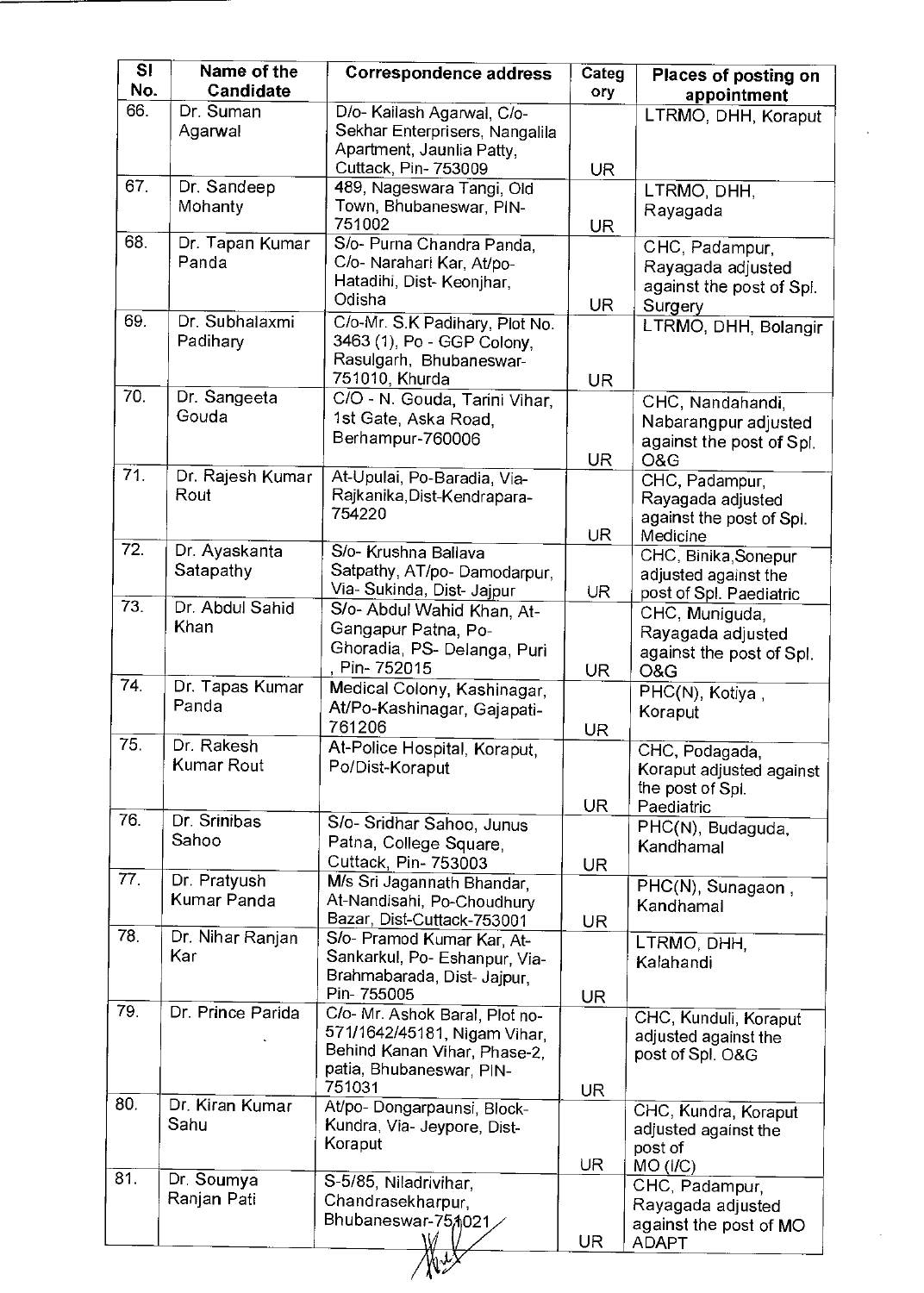| SI<br>No. | Name of the<br>Candidate      | <b>Correspondence address</b>                      | Categ<br>ory | Places of posting on<br>appointment            |
|-----------|-------------------------------|----------------------------------------------------|--------------|------------------------------------------------|
| 82.       | Dr.Tapas Pani                 | S/o-Chakradhar Pani, A-14,                         |              | CHC, Lamptaput,                                |
|           |                               | Rasmitowers,                                       |              | Koraput adjusted                               |
|           |                               | Nageswartangi,                                     |              | against the post of Spl.                       |
|           |                               | Bhubaneswar, Pin-751002                            | <b>UR</b>    | O&G                                            |
| 83.       | Dr. Saumya                    | S/o- Dr. Tapan Kumar Patra,                        |              | CHC, Gudari,                                   |
|           | Ranjan Patra                  | Angel Great Apartment, S-                          |              | Rayagada adjusted                              |
|           |                               | 404, Kananvihar-2,<br><b>Bhubaneswar</b>           |              | against the post of Spl.                       |
| 84.       | Dr. Bhagaban                  | S/o- Chandramani Panda,                            | <b>UR</b>    | O&G<br>PHC(N), Sasahandi,                      |
|           | Panda                         | At/po- Rakama, Via- Bhapur,                        |              | Koraput                                        |
|           |                               | Nayagarh, Pin-762063                               | <b>UR</b>    |                                                |
| 85.       | Dr. Srikant Aruna             | Baikuntha Nagar, 2nd Lane,                         |              | LTRMO, DHH,                                    |
|           | Samantray                     | Berhampur-760001                                   | <b>UR</b>    | Kalahandi                                      |
| 86.       | Dr. Rama                      | S/o- Ramesh Chandra                                |              | PHC(N), Lankagarh,                             |
|           | Chandra                       | Nayak, At-Rapur, Po-Raj                            |              | Kandhamal                                      |
|           | Mahapatra                     | Rapur, Dist-Nayagarh,                              |              |                                                |
|           |                               | Manika Patna Sahi, Pin-                            |              |                                                |
|           |                               | 752026                                             | <b>UR</b>    |                                                |
| 87.       | Dr. Debendra<br><b>Biswal</b> | SCB Medical college, Old                           |              | CHC, Rabanaguda,                               |
|           |                               | gents hostel, Room No- 132.                        |              | Koraput adjusted                               |
|           |                               |                                                    | <b>UR</b>    | against the post of Spl.<br>O&G                |
| 88.       | Dr. Ajit Das                  | S/o- Aruna Ku. Das, At-                            |              | CHC, Laxmipur                                  |
|           |                               | Machhuati, Po-Salipur, Dist-                       |              | Koraput adjusted                               |
|           |                               | Cuttack, Pin- 754202                               |              | against the post of Spl.                       |
|           |                               |                                                    | <b>UR</b>    | O&G                                            |
| 89.       | Dr. Ashish                    | S/o- Dillip Kumar Dora, K-                         |              | CHC, Laxmipur,                                 |
|           | Neelamadhav                   | 8/29, Kalinga Nagar,                               |              | Koraput adjusted                               |
|           |                               | Bhubaneswar, Pin-751003                            |              | against the post of Spl.                       |
| 90.       | Dr. Bibhudatta                | S/o- Panchanan Rout, At-                           | UR           | Medicine                                       |
|           | Rout                          | Tikayatpur, Po-Sankerko,                           |              | CHC, BissamKatak,<br>Rayagada adjusted         |
|           |                               | Dist- Mayurbhanj, Baripada.                        |              | against the post of Spl.                       |
|           |                               | Pin-757024                                         | UR           | O&G                                            |
| 91.       | Dr. Jagadish                  | C/o-Ramakanta Mishra, At-                          |              | PHC(N), Dumbaguda,                             |
|           | Chandra Behera                | Patitapaban Nagar, P.o-                            |              | Koraput                                        |
|           |                               | Gopinathpur(Charinala),                            |              |                                                |
|           |                               | Dist.-Puri, Pin-752002.                            | UR           |                                                |
| 92.       | Dr. Sachidananda<br>Swain     | At- Pateri gaon, Po/Dist-                          |              | CHC, Dasmantapur,                              |
|           |                               | Jagatsinghpur, Pin-754103.                         |              | Koraput adjusted<br>against the post of Spl.   |
|           |                               |                                                    | UR           | O&G                                            |
| 93.       | Dr. Pritam Kumar              | S/o- Janmejay Sahoo, At-                           |              | CHC, Borigumma,                                |
|           | Sahoo                         | Khagdalpal, P.o-                                   |              | Koraput adjusted                               |
|           |                               | Badasimulia, Via.- Baliapal,                       |              | against the post of Spl.                       |
|           |                               | Dist - Balasore, Odisha -                          |              | Paediatric                                     |
| 94.       | Dr.                           | 756026                                             | <b>SEBC</b>  |                                                |
|           | Chandrasekhar                 | S/o- Rabinarayan Panigrahi,<br>Plot No- 1525/1980, |              | CHC, Koksara,                                  |
|           | Panigrahi                     | Talabania, Khandagiri,                             |              | Kalahandi adjusted<br>against the post of Spl. |
|           |                               | Bhubaneswar                                        | UR           | Medicine                                       |
| 95.       | Dr.Madhu Sudan                | At./Po-Naskarpur, Via-                             |              | CHC, Kotpad, Koraput                           |
|           | Sahoo                         | Chandaneswar, Dist.-                               |              | against the post of                            |
|           |                               | Balasore, Odisha - 756085                          | <b>SEBC</b>  | Asst. Surgeon                                  |
| 96.       | Dr. Prashant                  | S/o- Surendra Chihnara, At-                        |              | LTRMO, DHH,                                    |
|           | Chihnara                      | Q.No- F/87, IMFA Colony-2,                         |              | Kalahandi                                      |
|           |                               | Choudwar, Po-Kapalesar,                            |              |                                                |
|           |                               | Dist- Cuttack, Pin- 754071                         | <b>SEBC</b>  |                                                |

 $x - 3$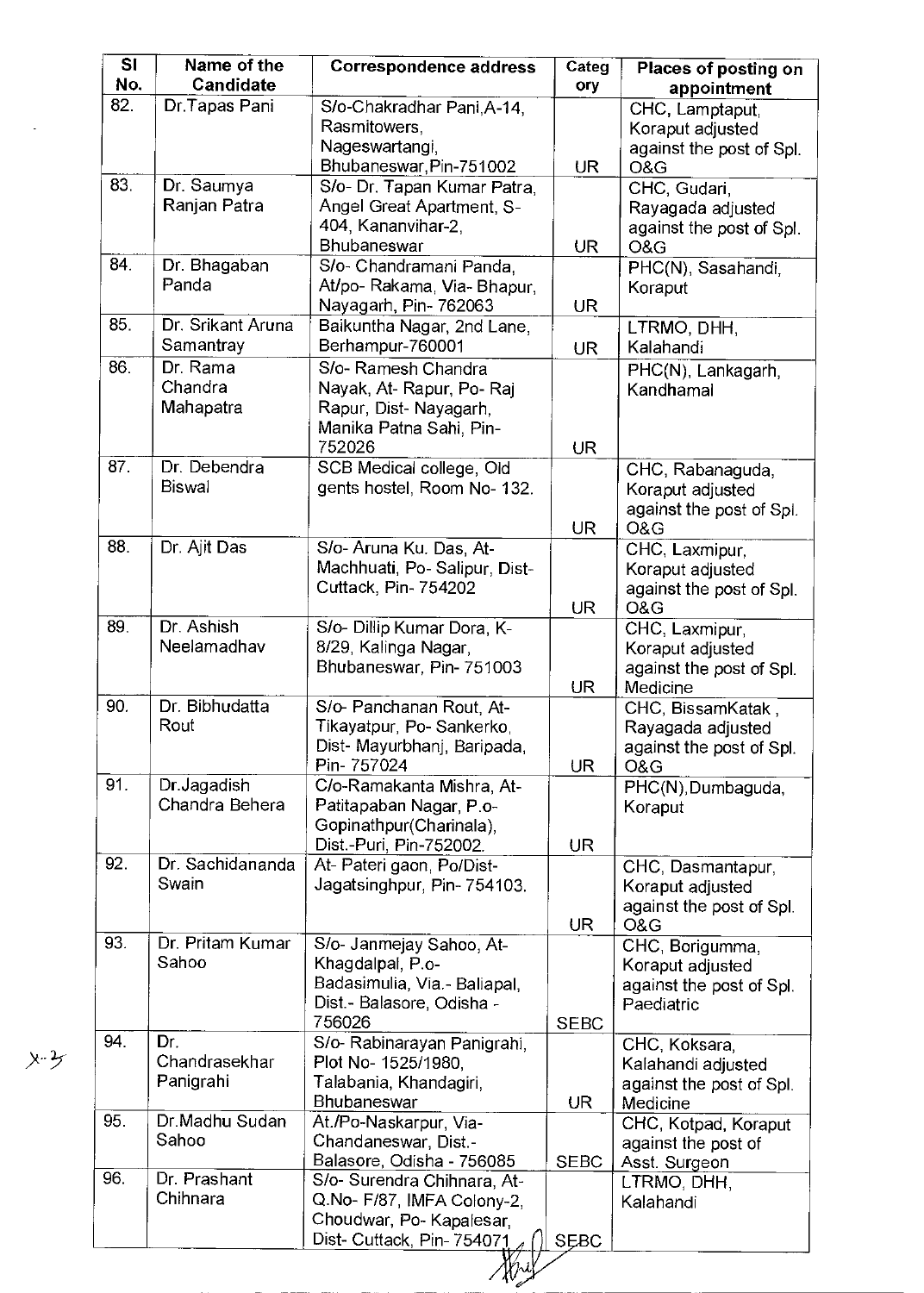| $\overline{\mathsf{SI}}$<br>No. | Name of the<br>Candidate                     | <b>Correspondence address</b>                                                                                                      | Categ<br>ory             | Places of posting on<br>appointment                                            |
|---------------------------------|----------------------------------------------|------------------------------------------------------------------------------------------------------------------------------------|--------------------------|--------------------------------------------------------------------------------|
| 97.                             | Dr. Sujit Parida                             | Old Gents hostel(Room No-<br>88), SCB medical college &<br>Hospital, Mangalabag,                                                   |                          | CHC, Boipariguda,<br>Koraput against the<br>post of                            |
| 98.                             | Dr. Samkruti<br>Patnaik                      | Cuttack.<br>D/o- Umesh Chandra<br>Patnaik, At/po-<br>Sahadevkhunta (Maharsi<br>Nagar), Dist-Balasore, Pin-<br>756001               | <b>SEBC</b><br><b>UR</b> | Asst. Surgeon<br>PHC(N), Adamunda,<br>Koraput                                  |
| 99.                             | Dr. Ipsita Rath                              | Anand Bihar, MCL, Burla-<br>768022, Sambalpur                                                                                      | <b>UR</b>                | CHC, Dunguripali,<br>Sonepore adjusted<br>against the post of Spl.<br>Surgery  |
| 100.                            | Dr. Abhimanyu<br>Meher                       | At-Nagenmal, Po-Kansingha,<br>Ps-Padampur, Dist-Bargarh-<br>768036                                                                 | <b>SEBC</b>              | PHC(N) Gambhari,<br>Bolangir                                                   |
| 101.                            | Dr. Budankailu<br><b>Abhishek</b><br>Subudhi | Sardar Rajas Medical<br>College, AT-Jaring, Po-<br>Nandol, Kalahandi, PIN-<br>766002                                               | <b>UR</b>                | PHC(N), Maligaon,<br>Rayagada                                                  |
| 102.                            | Dr. Sabita Kumari<br><b>Barad</b>            | C/o- Raja Kishor Barad,<br>Pradhan Colony, Nayagarh,<br>Pin-752069.                                                                | <b>UR</b>                | CHC, Tikabali,<br>Kandhamal adjusted<br>against the post of Spl.<br>Paediatric |
| 103.                            | Dr. Rudra Prasad<br>Bag                      | At-Thelokomunda, Po-<br>Arebeda, Dist-Kalahandi-<br>766017                                                                         | <b>UR</b>                | CHC, Narayanpatna,<br>Koraput adjusted<br>against the post of Spl.<br>O&G      |
| 104.                            | Dr. Balaram<br>Pradhan                       | S/o- Kulamani Pradahan,<br>At/po- Banpur, Via-<br>Gambharimunda, Dist-<br>Khurda, Pin- 752035                                      | <b>UR</b>                | PHC(N), Durgapanga,<br>Kandhamal                                               |
| 105.                            | Dr.Sanat Kumar<br>Satpathy                   | S/o-Ramesh Kr.Satpathy,<br>Flat No-7, Dasharathi<br>Enclave, Jaydev<br>Vihar, Bhubaneswar-751013                                   | <b>UR</b>                | CHC, Narla,<br>Kalahandi<br>adjusted against the<br>post of Spl. O&G           |
| 106.                            | Dr.Abhishekha<br>Harichandan                 | C/o-Deba Kumar Jena, At.-<br>Beltal (Near Bina Sawmill),<br>P.o-Pattamundai, Dist.-<br>Kendrapara, Odisha, Pin-<br>754215          | <b>SEBC</b>              | PHC(N), Bailgaon,<br>Koraput                                                   |
| 107.                            | Dr. Soumyaranjan<br>Swain                    | S/o-Surendranath Swain, At-<br>Medical Colony, Po/Ps-<br>Umerkote, Dist-Nabarangpur-<br>764073, Odisha                             | <b>UR</b>                | CHC, Bandhugaon,<br>Koraput adjusted<br>against the post of Spl.<br>O&G        |
| 108.                            | Dr. Bhabani<br>Prasad Acharya                | S/o- Bishnu Charan Achrya,<br>Near Deulasahi, UGME<br>School, Netaji Nagar, Shelter<br>Chhak, Po- Tulsipur, Cuttack,<br>Pin-753008 | UR                       | CHC, Pandripani,<br>Malkangiri adjusted<br>against the post of Spl.<br>O&G     |
| 109                             | Dr. Abhishek<br>Barpanda                     | S/o- Rajkumar Barpanda, At-<br>Modipara (Panitanki Road),<br>P.O- Modipara, Dist -<br>Sambalpur, Pin- 768002.                      | UR                       | CHC, Koksara,<br>Kalahandi adjusted<br>against the post of Spl.<br>O&G         |
| 110.                            | Dr. Jaganath<br>Sukla                        | At-Bijayachandrpur, Po-<br>Atharabanki, Paradeep, Dist-<br>Jagatsinghpur                                                           | <b>UR</b>                | PHC(N), Giriliguma,<br>Koraput                                                 |
|                                 |                                              |                                                                                                                                    |                          |                                                                                |

 $\sim$ 

 $\mathcal{A}^{\mathcal{A}}$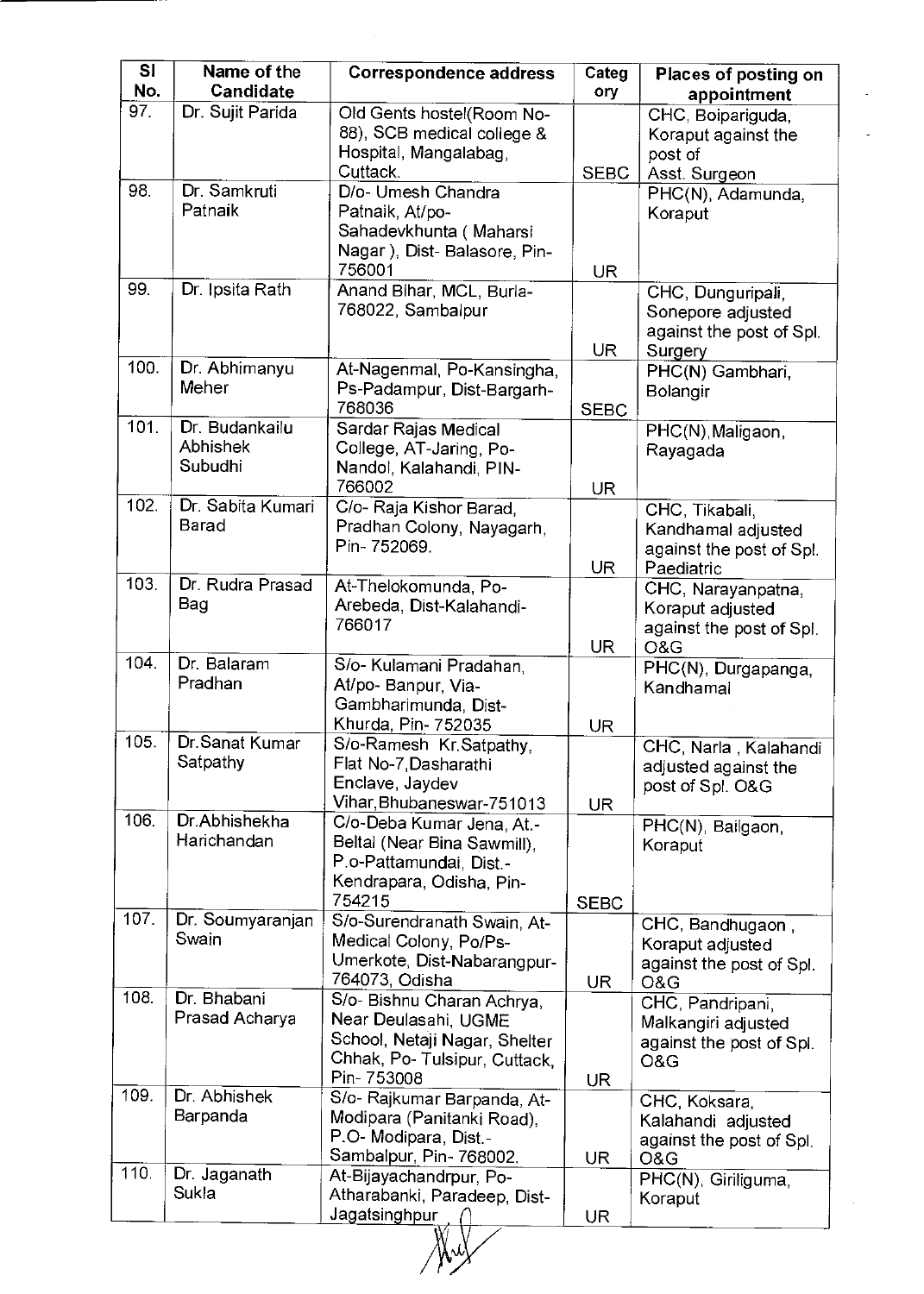| $\overline{\mathsf{SI}}$<br>No. | Name of the<br><b>Candidate</b>  | <b>Correspondence address</b>                                                                                                      | Categ<br>ory | Places of posting on<br>appointment                                             |
|---------------------------------|----------------------------------|------------------------------------------------------------------------------------------------------------------------------------|--------------|---------------------------------------------------------------------------------|
| 111.                            | Dr. Sudhira<br>Kumar Padhan      | S/o- Ghanashyam Padhan<br>AT/po-Samaleichuan, Via-<br>Dunguripali, Dist-Sonepur,                                                   |              | PHC(N), Talagaon,<br><b>Boudh</b>                                               |
|                                 |                                  | Pin-767023                                                                                                                         | <b>SEBC</b>  |                                                                                 |
| 112.                            | Dr. Chandradeep<br><b>Biswal</b> | S/o-Pravakar Biswal, At-<br>Gario, Po-Korua, Via-<br>Naugaon, Dist-<br>Jagatsinghpur-754113,<br>Odisha                             | <b>UR</b>    | CHC, Muniguda,<br>Rayagada adjusted<br>against the post of MO<br><b>ADAPT</b>   |
| 113.                            | Dr. Tikeswar<br>Patel            | S/o Late Kedarnath Patel.<br>At/PO-Mangas Pur, Via-<br>Kendukela, Dist-<br>Sundargarh, PIN-770019                                  | <b>SEBC</b>  | PHC(N), Biriguda,<br>Koraput                                                    |
| 114.                            | Dr. BijayaNaik                   | At-Asharay Beekay Niketan,<br>New Colony, Rangadhipa,<br>Dist-Sundargarh-770002                                                    | UR           | CHC, Khariar, Nuapada<br>adjusted against the<br>post of Spl. Paediatric        |
| 115.                            | Dr. Ranjan Kumar<br>Sahu         | S/o- Prafulla Kumar Sahu,<br>Room No-1, Old Gents<br>Hostel, SCB Medical College.<br>Cuttack                                       | <b>SEBC</b>  | PHC(N) Rampur,<br>Sonepur                                                       |
| 116.                            | Dr. Yagnadatta<br>Rath           | S/o- Hemanta Kumar Rath.<br>Plot No- 349/3527,<br>Bhubaneswar Hotel Lane,<br>Budha Nagar, Cuttack Road,<br>Bhubaneswar             | UR           | CHC, Tumudibandha,<br>Kandhamal adjusted<br>against the post of Spl.<br>Surgery |
| 117.                            | Dr. Ashutosh<br><b>Barik</b>     | S/o- Ashok Ku. Barik, At-<br>Mahammadpur, Po-<br>Bainsiria, Dist- Jajpur, Pin-<br>755017                                           | <b>SEBC</b>  | CHC, Kasipur,<br>Rayagada adjusted<br>against the post of Spl.<br>Paediatric    |
| 118.                            | Dr. Subhasish<br>Behera          | S/o- Gobardhan Behera, Plot<br>No- 5D/ 1329, Sec-10, CDA,<br>Cuttack-14                                                            | <b>SEBC</b>  | PHC(N), Dhakulaguda,<br>Rayagada                                                |
| 119.                            | Dr. Ranjan<br>Rashmiraj Sahu     | At-Bhoipali, Po-Badimunda,<br>Via-Loisingha, Dist-Bolangir-<br>767020                                                              | <b>SEBC</b>  | PHC(N), Malmunda,<br><b>Bolangir</b>                                            |
| 120.                            | Dr. Jitendra<br>Satapathy        | S/o-Bimal Kumar Satapathy,<br>Qtr. No.-S&C 3/1, Railway<br>Colony, Nawapara Road, Po-<br>Godfulla, Dist-Nuapada-<br>766105, Odisha | UR.          | LTRMO, DHH,<br>Nuapada                                                          |
| 121.                            | Dr. Nalinikanta<br>Rout          | S/o- Surendra Pradhan,<br>At/po- Darakholi, P.S-<br>Oupada, Dist-Balasore, Pin-<br>756049                                          | <b>UR</b>    | PHC(N), Kosandi,<br>Koraput                                                     |
| 122.                            | Dr. Sunil Kumar<br>Pradhan       | At-Khudhelmal, Po-Belpahar,<br>Dist-Jharsuguda-768217                                                                              | <b>SEBC</b>  | CHC, Ullunda, Sonepur<br>adjusted against the<br>post of Spl. O&G               |
| 123.                            | Dr. Srikant Dash                 | S/o- Kishore Chandra Dash,<br>Near New Post Office,<br>Linepara, At/po- Patnagarh,<br>Dist- Bolangir, Pin 767025                   | <b>UR</b>    | CHC, Bhella, Nuapada<br>adjusted against the<br>post of Spl. O&G                |
| 124.                            | Dr. B. Laxmikant<br>Sahoo        | Plot No.2263/A, Near Dakara<br>Bibhisan Temple, Old Town,<br><b>Bhubaneswar</b>                                                    | UR           | LTRMO,<br>DHH, Rayagada                                                         |
| 125.                            | Dr. Satyananda<br>Nayak          | At-Janhia, Po-Balanga, Dist-<br>Balasore, PS-Soro, Pin-<br>756046                                                                  | <b>SEBC</b>  | PHC(N), Oraberi,<br>Koraput                                                     |

 $\frac{1}{2}$ 

May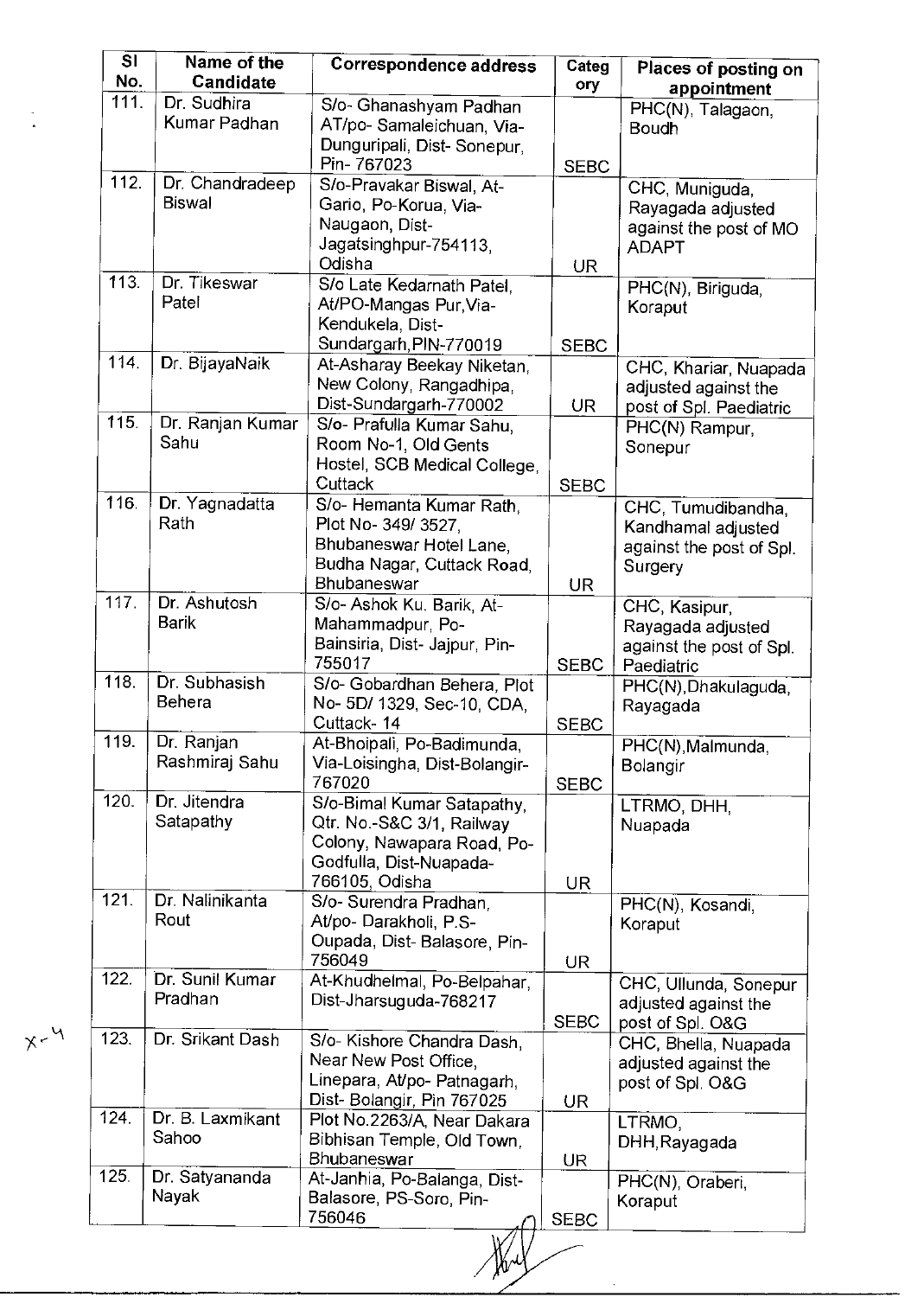| <b>SI</b><br>No. | Name of the<br>Candidate | <b>Correspondence address</b> | Categ<br>orv | Places of posting on<br>appointment |
|------------------|--------------------------|-------------------------------|--------------|-------------------------------------|
| 126              | Dr. Gautam               |                               |              | CHC, Khariar, Nuapada               |
|                  | Panda                    | N/3- 141, IRC village.        |              | adjusted against the                |
|                  |                          | Bhubaneswar-751015.           | UR           | post of Spl. Surgery                |

By order of the Governor

**(H.** K 04)1 \

Additional Secretary to Government

**Memo No.** *4590* /H, **Dated** 

 $16 - 11 - 2015$ 

Copy forwarded to the:

- (i) Principal AG (A & E) Odisha, Bhubaneswar
- (ii) All Directors of Health & FW Department / Joint Director (SHRMU), O/o the DHS, Odisha, Bhubaneswar
- (iii) All Collectors /All CDMOs/ CMO, RGH, Rourkela. They are requested to furnish the list of the adhoc doctors joined under their administrative control within the stipulated period.
- (iv) P.S to Additional Secretary to Hon'ble Chief Minister, Odisha / P.S to Hon'ble Minister, H & F.W., Odisha / P.S to Chief Secretary, Odisha / PS to Principal Secretary to Government, Health & F.W. Deptt., Odisha

(v) Doctors concerned. **They are instructed to join at their places of posting within 30(Thirty) days from the date of issue of the Notification failing which their appointment will stand automatically cancelled.** 

- (vi) M.S-II Section / MS-I Section G.F (10) copies for information and necessary action.
- (vii) Copy forwarded to the Head State Portal Group, IT Centre, Secretariat / IT Cell, Health & Family Welfare Department with a request to post this Notification in the official website http:/www.Odisha.gov.in/health\_portal/index/html for information and necessary action.

 $\frac{\mu}{2}$ <br>Additional Secretary  $\prime$  to Government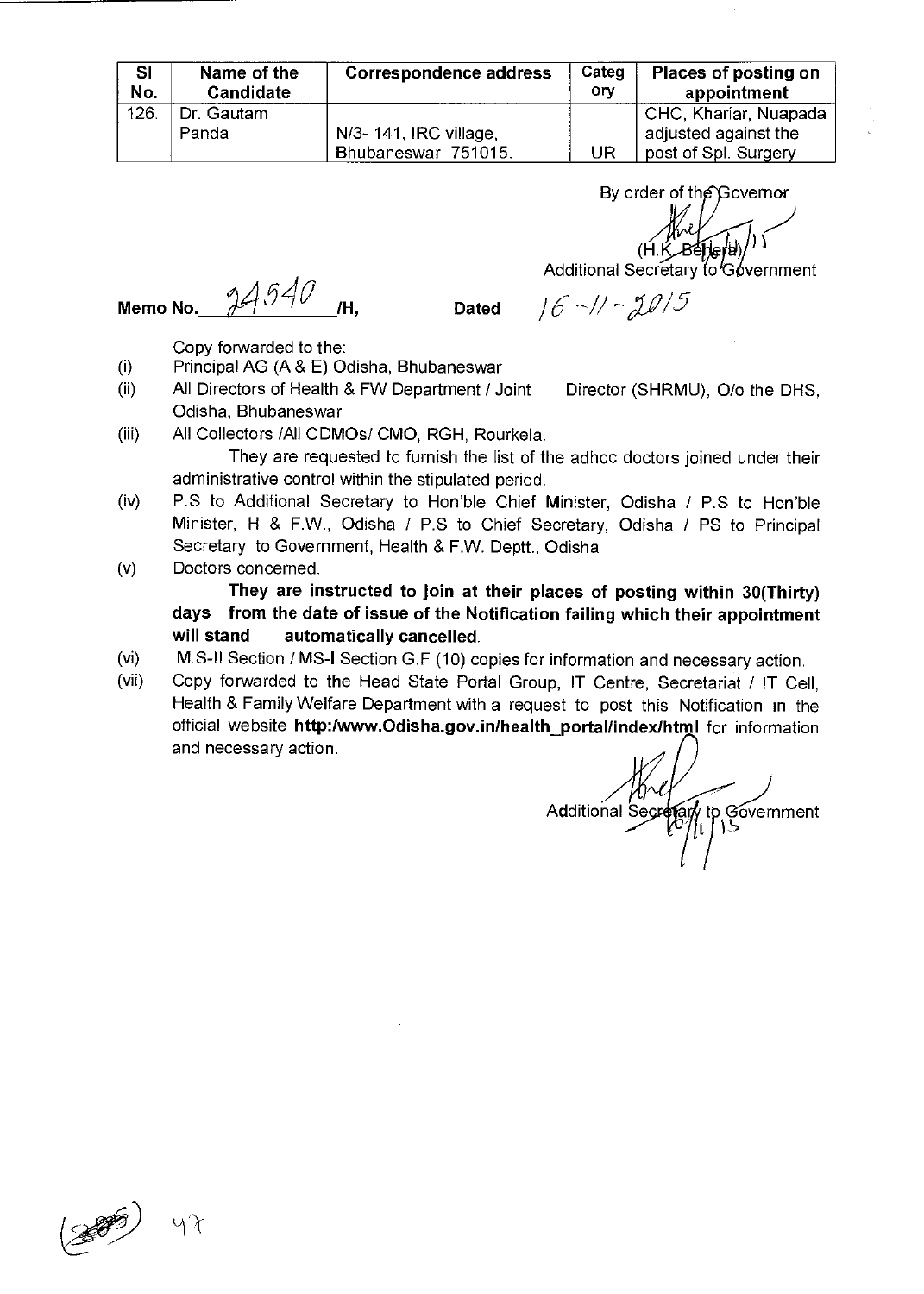## OFFICE ORDER

<u>STTOE ORDER</u><br>No. 24541 /H., Dated: 16.11.2015

| SI. | Name of the Medical Officer,                      | Places to which posted on             |  |
|-----|---------------------------------------------------|---------------------------------------|--|
| No. | rank and present place of                         | transfer                              |  |
|     | posting                                           |                                       |  |
| 1   |                                                   | 3                                     |  |
| 1.  | Dr.Jyotirmayee Rout,                              | Sr. MO, DHH Dhenkanal                 |  |
|     | Group-A(SB)                                       |                                       |  |
|     | Sr. MO, City Hospital, Cuttack                    |                                       |  |
| 2.  | Dr. Laletendu Das,                                | Adjusted against the post of Spl. in  |  |
|     | JD-II, ADMO(FW), Koraput                          | Neurosurgery, JD-II, DHH, Koraput     |  |
| 3.  | Dr.Chandrakanti Acharya,                          | Sr. MO, RHC Jagatsinghpur             |  |
|     | Group-A(SB), MO I/C, CHC Biridi,                  |                                       |  |
|     | Jagatsinghpur                                     |                                       |  |
| 4.  | Dr.Narayan Behera,                                | MO I/C, CHC, Barasahi, Mayurbhanj     |  |
|     | Spl. in O & G, Group-A (SB),                      | vice Dr.H.C, Sahu transferred         |  |
|     | MOI/C, CHC, Manada, Mayurbhanj                    |                                       |  |
| 5.  | Dr. Solaram Hansdah,                              | MO I/C, CHC, Manada, Mayurbhanj       |  |
|     | $MO$ ,<br>Group-A(SB), Sr.<br>DHH,                | vice Dr.N. Behera transferred         |  |
|     | Mayurbhanj, Baripada                              |                                       |  |
| 6.  | Dr.Harish Chandra Sahu,                           | Sr. MO, DHH, Mayurbhanj, Baripada     |  |
|     | Spl. in Paed., Group-A (SB),                      | vice Dr.S. Hansdah transferred        |  |
|     | MО<br><b>CHC</b><br>$\mathsf{IC}.$<br>Barasahi,   |                                       |  |
|     | Mayurbhanj                                        |                                       |  |
| 7.  | Dr. Mamata Mohanty,                               | Sr. MO, SDH Banki, Cuttack vice       |  |
|     | Group-A(SB), Sr. MO,<br>Capital                   | Chandra<br>Dr.Pratap<br>Satapathy     |  |
|     | Hospital, Bhubaneswar                             | transferred                           |  |
| 8.  | Dr.Ezarun Bibi,                                   | MO I/C, CHC Tangi, Cuttack vice       |  |
|     | Group-A(SB), MO I/C, CHC                          | Dr.B. M. Swain transferred            |  |
|     | Adaspur, Cuttack                                  |                                       |  |
| 9.  | Dr. Bhakta Mohan Swain,                           | MO I/C, CHC Adaspur, Cuttack vice     |  |
|     | Group-A(SB), MO I/C, CHC, Tangi,                  | Dr.E. Bibi transferred                |  |
|     | Cuttack                                           |                                       |  |
| 10. | Dr.Ch. Tapan Kumar Mohapatra,                     | Sr. MO, DHH, Dhenkanal<br>and         |  |
|     | Spl. in Paed., Group-A (SB),                      | allowed to perform specialist duty in |  |
|     | $\mathsf{IC}$ .<br><b>CHC</b><br>МO<br>Govindpur, | Paed                                  |  |
|     | Sambalpur                                         |                                       |  |
| 11. | Dr. Tanmay Tripathy,                              | MO I/C, CHC, Botalama, Khurdha        |  |
|     | Group-A (SB), MO I/C, CHC Jirala,<br>Dhenkanal    |                                       |  |
|     |                                                   |                                       |  |
| 12. | Dr.Sandeep Patra, Spl. in Surgery,                | MO I/C, CHC, Jirala, Dhenkanal vice   |  |
|     | Group-A(SB), DHH Dhenkanal                        | Dr.T. Tripathy transferred            |  |
|     |                                                   |                                       |  |
|     |                                                   |                                       |  |
|     |                                                   |                                       |  |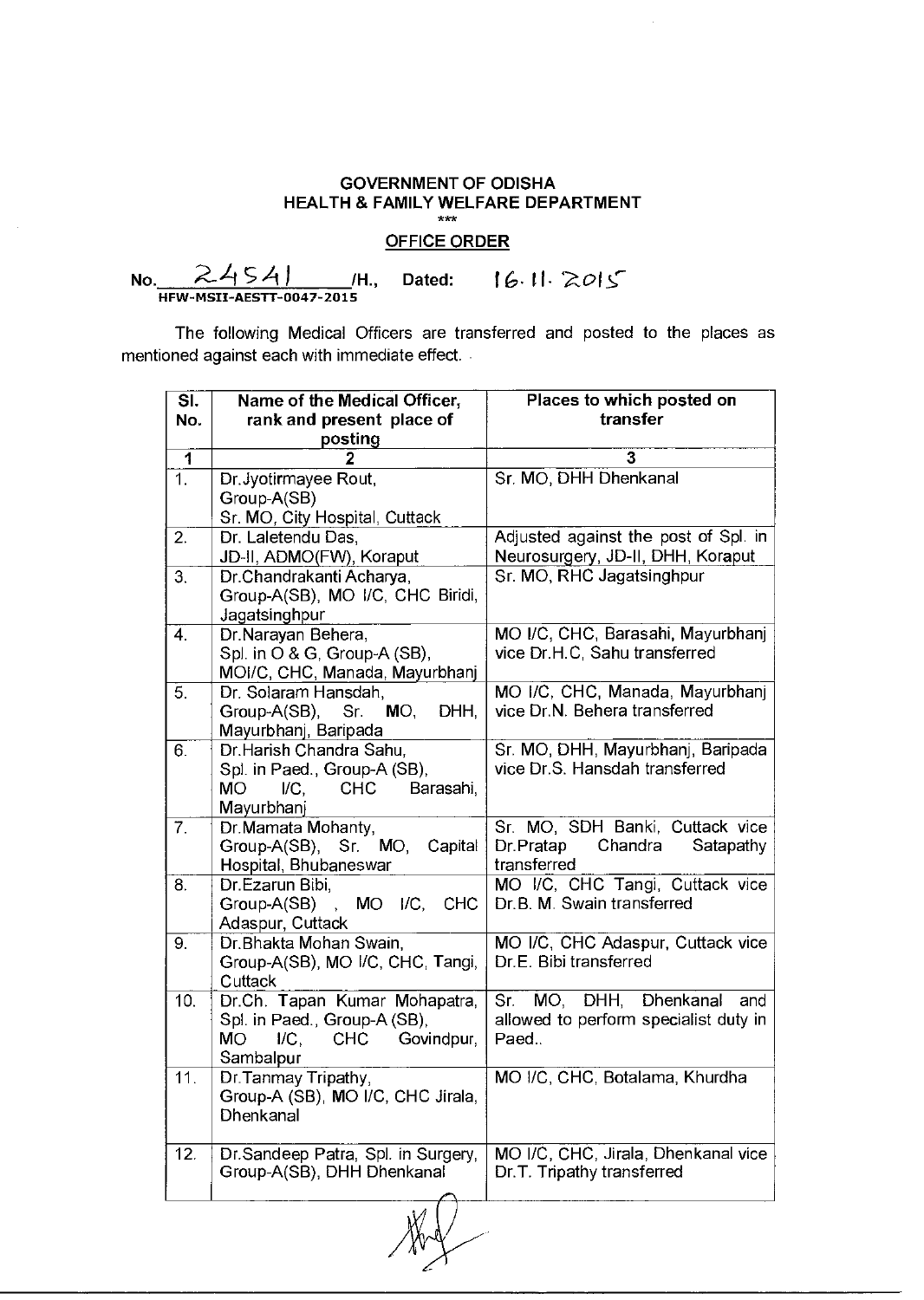| 13. | Dr.Ashok Kumar Dash,                                                  | MO I/C, CHC, Tureikela, Bolangir      |
|-----|-----------------------------------------------------------------------|---------------------------------------|
|     | Group-A(SB),<br>Sr.<br>MO,<br>SDH.                                    | vice Dr. Dhunda Munda transferred     |
|     | Padmapur, Baragarh                                                    |                                       |
| 14. | Dr. Jayanta Kumar Upadhaya,                                           | MO I/C, CHC, Barkote, Deogarh         |
|     | Group-A(SB), MO I/C, CHC, Aska,                                       | vice Dr.J. Rout transferred           |
|     | Ganjam                                                                |                                       |
| 15. | Dr.Md. Noorul Hassan,                                                 | Sr. MO, DHH, Nawarangapur             |
|     | Group-A(SB),<br>$\mathsf{IC},$<br>MO I<br>Jail,                       |                                       |
|     | Hospital, Balasore,                                                   |                                       |
| 16. | Dr.Biswa Bihari Mohanty,                                              | MO I/C, Jail Hospital, Balasore       |
|     | Group-A(SB), DLO, Balasore                                            |                                       |
| 17. | Dr.Anjana Panda,                                                      | Adjusted against the post of Spl. in  |
|     | Group-A(SB), Sr. MO, State Bact.                                      | Psychiatric, JD-II, DHH, Mayurbhanj,  |
|     | and Pathology Laboratory, Cuttack                                     | Baripada                              |
| 18. | Dr.Subhendu Kumar Mohanty,                                            | CHC,<br>Dabugaon,<br>MО<br>IC,        |
|     | Group-A(SB), adjusted against the                                     | Nawarangapur                          |
|     | post of Spl. in TB & CD, Group-                                       |                                       |
|     | A(SB), TB & IDH, Puri                                                 |                                       |
| 19. | Dr. Dillip Kumar Sarangi,                                             | Spl. in O&G, JD-II, DHH Deogarh       |
|     | Spl. in O &G, JD-II, UoP to DHH,                                      |                                       |
|     | Sambalpur<br>vide<br>Notification                                     |                                       |
|     | dtd.23.02.2013<br>No.6553,<br>on                                      |                                       |
|     | promotion to the rank of JD-II and                                    |                                       |
|     | joined in the Govt. on 08.08.2015                                     |                                       |
| 20. | Dr.Debananda Subudhi,                                                 | Spl. in O&G, Group-A(SB), DHH,        |
|     | O&G, Group-A(SB),<br>Spl.<br>in l                                     | vice<br>Deogarh<br>Dr.Bijaya<br>Nayak |
|     | adjusted against the post of Spl. in                                  | transferred                           |
|     | O&G, JD-II, DHH, Sonepur                                              |                                       |
| 21. | Dr. Arati Nayak,                                                      | Spl. in O&G, Group-A(SB), DHH,        |
|     | Spl. in O&G, Group-A (SB), Capital                                    | Koraput vice<br>Dr.N. K. Sahoo        |
|     | Hospital, Bhubaneswar                                                 | transferred                           |
| 22. | Dr.Nirod Kumar Sahoo,                                                 | Spl. in O&G, Group-A(SB), Capital     |
|     | Spl. in O&G, Group-A(SB), DHH,                                        | Hospital, Bhubaneswar vice Dr.A.      |
|     | Koraput                                                               | Nayak transferred                     |
| 23. | Samantaray,<br>Spl. in<br>Dr.Mamata                                   | Spl. in Paed., Group-A(SB), Capital   |
|     | Paed.,<br>Group-A(SB),<br>adjusted                                    | Hospital, Bhubaneswar against the     |
|     | against the post of Spl. in<br>Cardiology, Group-A(SB),<br><b>DHH</b> | existing vacancy                      |
|     | Koraput                                                               |                                       |
| 24. | Dr. Gitanjali Dash,                                                   | MO I/C, CHC, Aska, Ganjam vice        |
|     | Spl. in O&G, Group-A(SB), DLO,                                        | Dr.J. K. Upadhaya transferred         |
|     | Ganjam                                                                |                                       |
| 25. | Dr.Sriharsh Das,                                                      | MO I/C, CHC, Rebana Nuagaon,          |
|     | Group-A(SB) DSMO, Puri                                                | Puri                                  |
| 26. | Dr.Bimal Chandra Rath,                                                | MO I/C, CHC, Binjharpur, Jajpur       |
|     | Spl. in Paed., Group-A(SB), Sr.                                       | vice Dr.G. Behera transferred         |
|     | MO, State Bact. and Pathology                                         |                                       |
|     | Laboratory, Cuttack                                                   |                                       |
|     |                                                                       |                                       |
| 27. | Dr. Niharendra Panda,                                                 | MO I/C, CHC, Jaypatna, Kalhandi       |
|     | Group-A (SB), adjusted against the                                    |                                       |
|     | post of Spl. in Cardiology, DHH                                       |                                       |
|     | Kalahandi                                                             |                                       |
| 28. | Dr. Bikash Ranjan Praharaj,                                           | Adjusted against the post of Spl. in  |
|     | (Post PG in Paed.), Group-A(JB)                                       | O&G,<br>CHC,<br>Group-A(JB),          |
|     | CHC,<br>Biswanathpur,<br>to<br>UoP                                    | Chhapuria, Kalahandi                  |
|     | Kalhandi vide Order No.18955/H,                                       |                                       |
|     | dtd.21.08.2015                                                        |                                       |
|     |                                                                       |                                       |

 $\mathcal{A}^{\mathcal{A}}$ 

 $\frac{1}{2}$ 

 $\ddot{\phantom{a}}$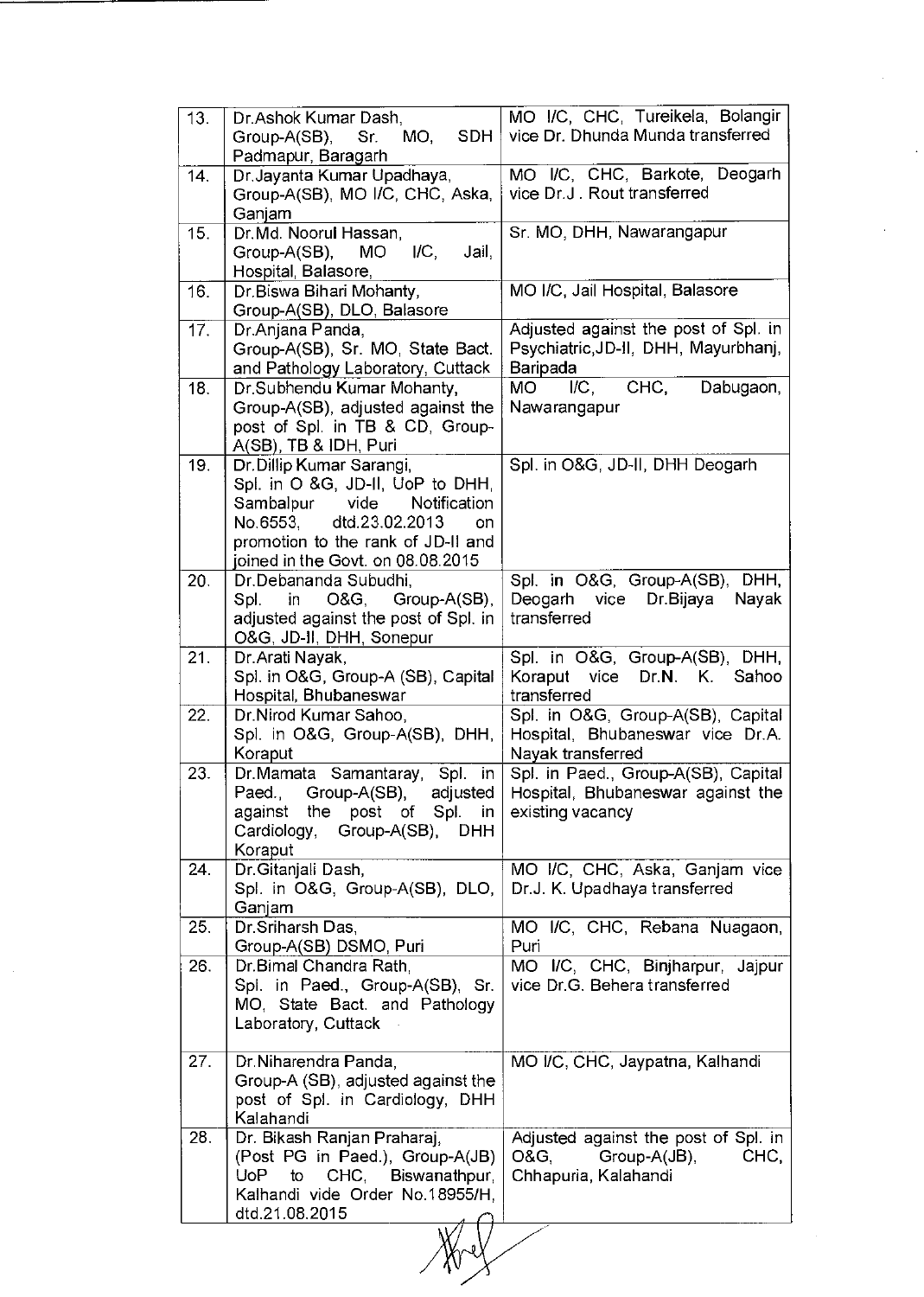| 29. | │ Dr.Sonali Mishra,<br>Spl. in O &G, Group-A(JB), CHC,  <br>Hirakud, Sambalpur |  |
|-----|--------------------------------------------------------------------------------|--|
|     |                                                                                |  |

Spl. in O&G, Group-A(JB) J P Maternity Home, Sambalpur on deputation on foreign service terms and conditions.

By order of the Governor (H. K. Benera) Additional Secretary to Dovernment Memo No.  $24.542$  H.,  $24.542$  H.

Copy forwarded to the

- 1. Principal AG(A&E), Odisha, Bhubaneswar
- 2. GA (SE), Department / GA (Rent) Department
- 3. All Directors of Health & FW, Department, Odisha, / Joint Director, SHRMU 0/o DHS, Odisha.
- 4. Director, Municipal Administration & Ex-Officio, Additional Secretary, H & UD Department/ Municipality Commissioner, BMC, Bhubaneswar
- 5. All CDMOs / CMMO, BMC Hospital, Bhubaneswar / Executive Officer, Municipality Sambalpur / CMO J P Maternity Home, Sambalpur.
- 6. Persons concerned.
- 7. P.S to Chief Minister, Odisha/ P.S to Minister, H&FW, Odisha / P.S to Chief Secretary, Odisha / P.S to Principal Secretary to Government, H&FW **Department**
- 8. IT Cell, Health & FW Department with a request to take steps to upload this office order in the websitehttp://www.orissa.gov.in/healthportal/index.html
- 9. Head of Portal Group, IT Centre, Secretariat with a request to upload this office order in the website http://www.orissa.gov.in/health\_portal/index.html

 $A^{\prime\prime}$ <br>Additional Secr  $\mathbf{u}$ ernment